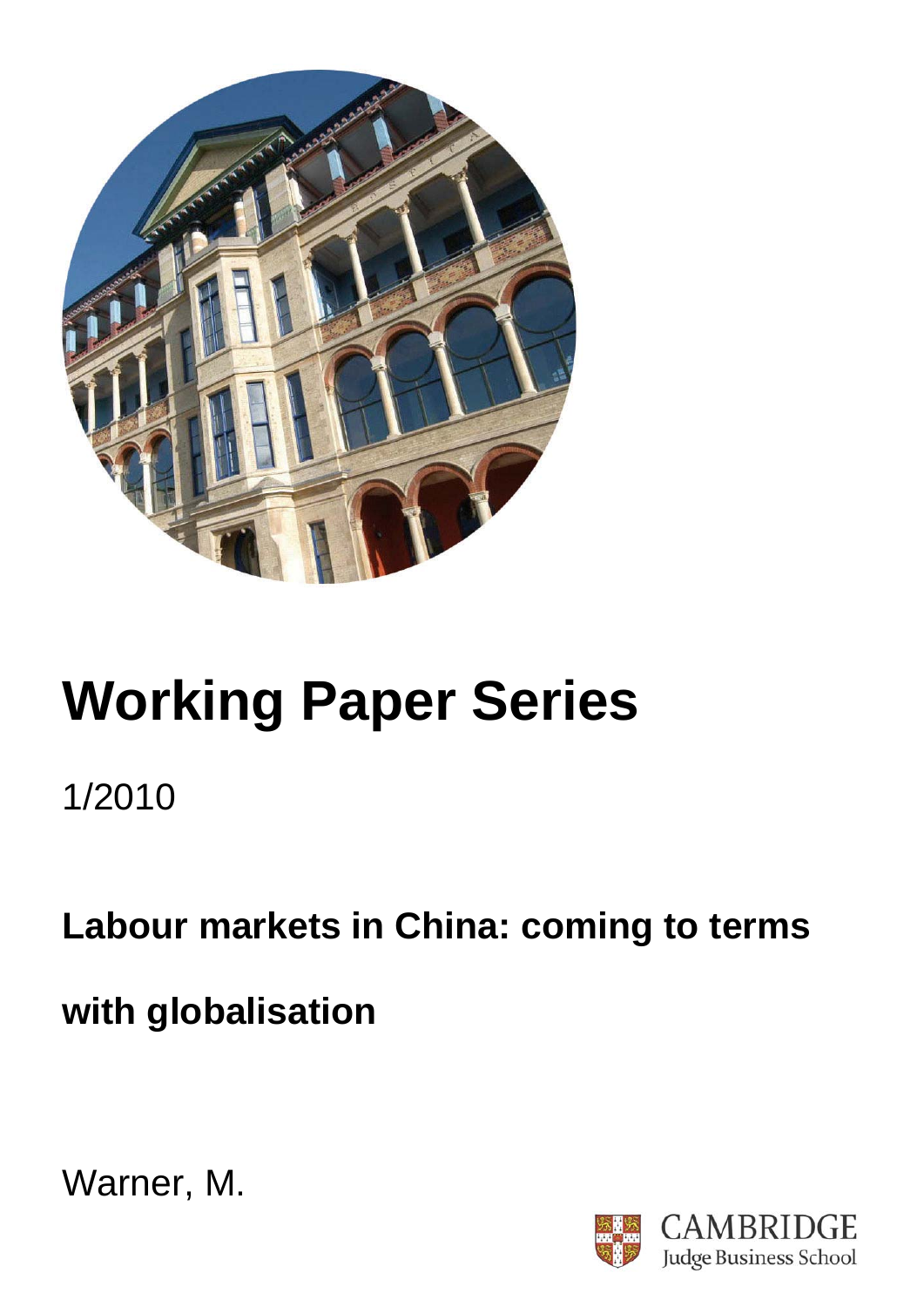These papers are produced by Cambridge Judge Business School, University of Cambridge. They are circulated for discussion purposes only. Their contents should be considered preliminary and are not to be quoted without the authors' permission.

CJBS author contact details are as follows:

Malcolm Warner Cambridge Judge Business School University of Cambridge m.warner@jbs.cam.ac.uk

Please address enquiries about the series to:

Research Manager CambridgeJudge Business School Trumpington Street Cambridge CB2 1AG, UK Tel: 01223 760546 Fax: 01223 339701 Email: research-support@jbs.cam.ac.uk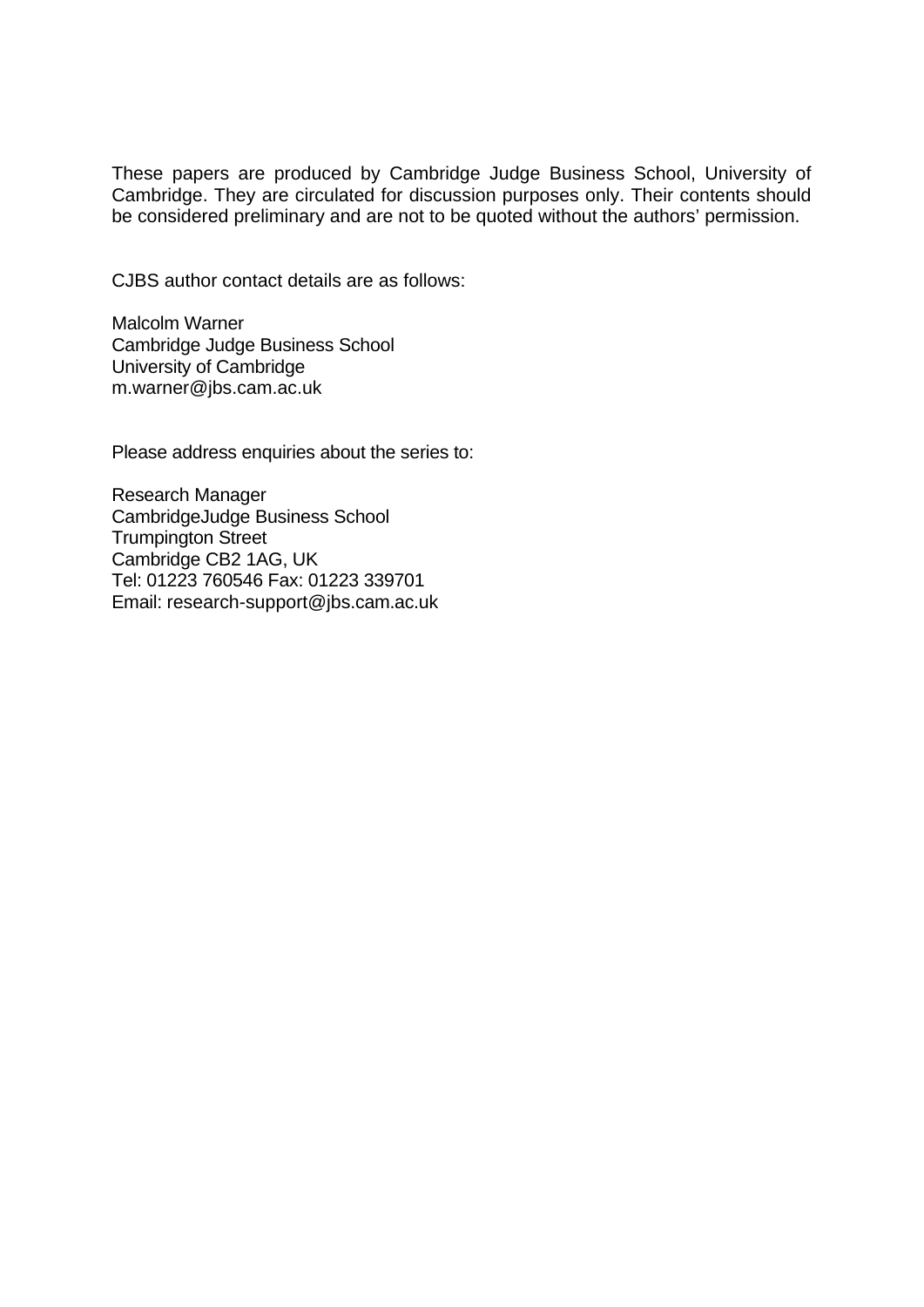## **To appear in:**

*John Benson and Ying Zhu (Editors)* 

**The Dynamics of Asian Labour Markets:** 

**Balancing Control and Flexibility** 

 **(London:** *Routledge, 2010)* 

*==================================================================* 

**Chapter 7:** 

**Labour markets in China:** 

**Coming to terms with globalization** 

*MALCOLM WARNER*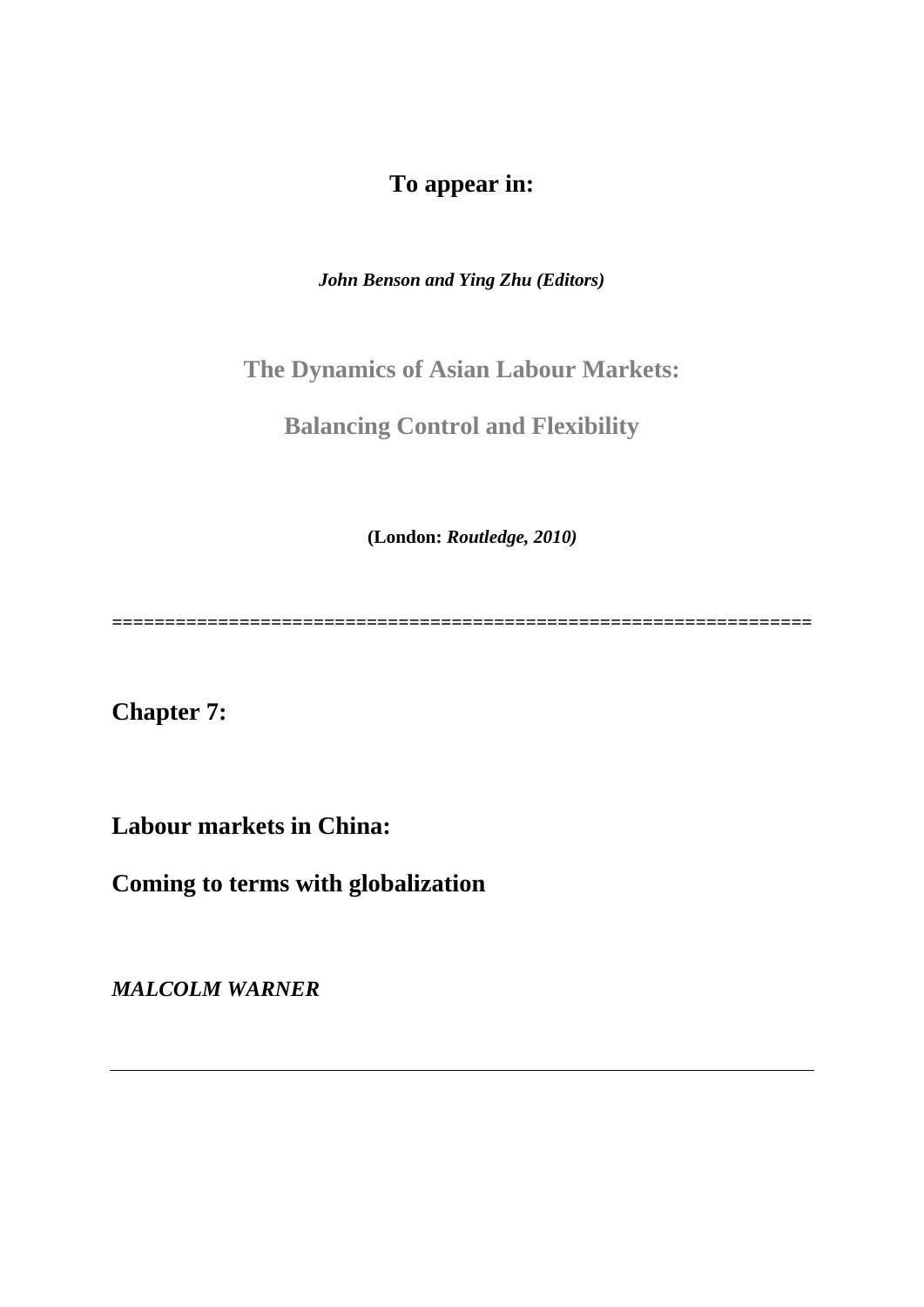#### **1. Introduction**

**The People's Republic of China** *(Zhonghua renmín gongheguo)* **henceforth to be referred to as 'PRC', or just 'China', is the country with the oldest continuous existence as a political entity in the world, going back millennia. It was known as the 'Middle Kingdom' and was for centuries a model of technological and economic innovation. The Chinese not only introduced key 'hard' inventions in 'metallurgy' and so on but also 'soft' innovations such as 'bureaucracy' as Joseph Needham has shown us (see Ronan, 1978-1985). Its accomplishments are only now being fully recognized as contributions to world civilization.** 

**As Lucian Pye has put it: 'The starting point for understanding the problem is to recognize that China is not just another nation-state in the family of nations. China is a civilization pretending to be a state. The story of modern China could be described as the effort by both Chinese and foreigners to squeeze a civilization into the arbitrary, constraining framework of the modern state, an institutional invention that came out of the fragmentation of the West's own civilization. Viewed from another perspective, the miracle of China has been its astonishing unity. In Western terms the China of today is**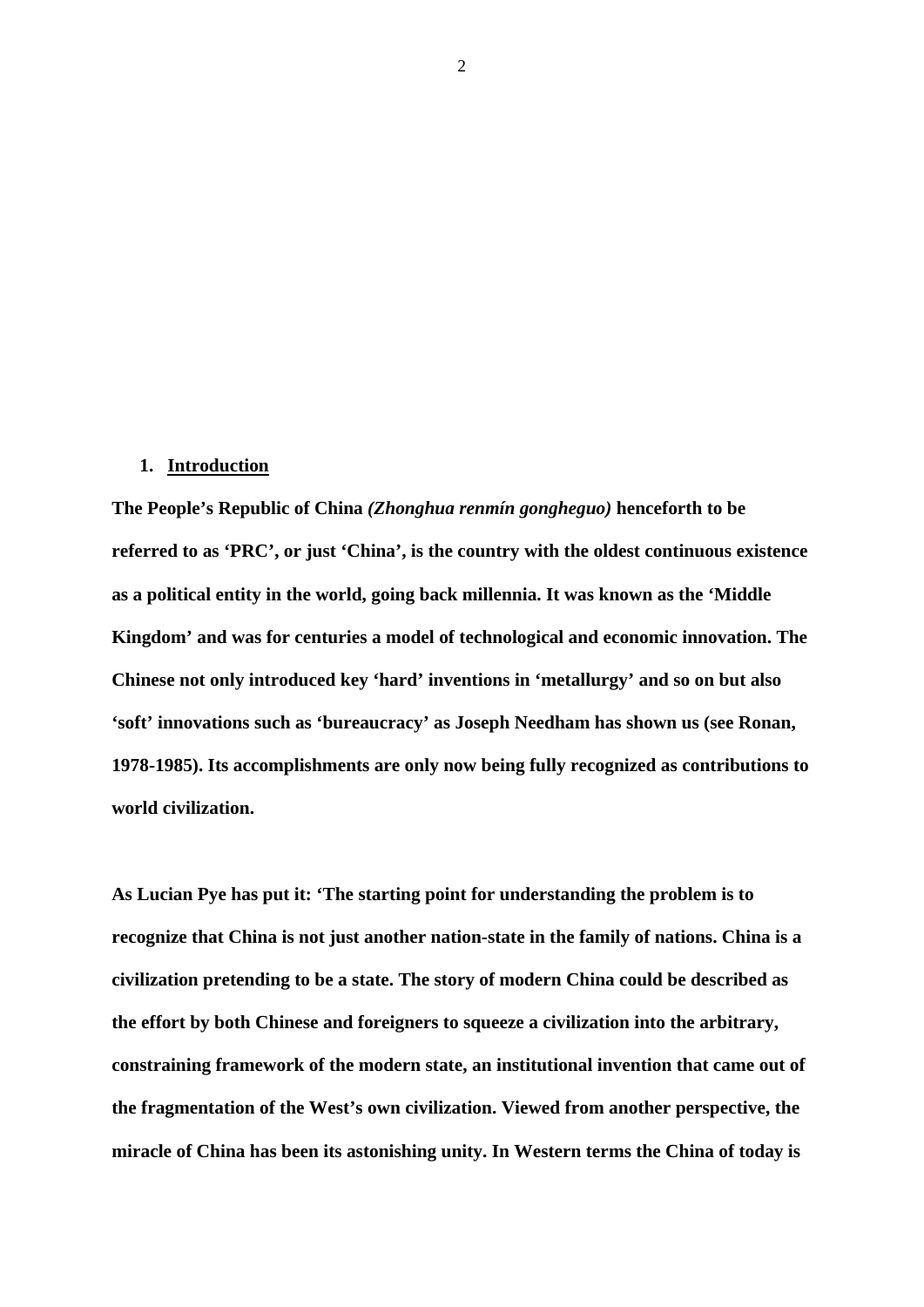**as if the Europe of the Roman Empire and of Charlemagne had lasted until this day and were now trying to function as a single nation-state' (1990:62).** 

**Once the most developed manufacturing economies in the world a few centuries ago (see Maddison, 1991), it became prey to 'Western imperialism' in the nineteenth century and experienced both 'national humiliation' and 'economic impotence', as the Chinese saw it. These experiences were to weigh heavily on China's collective consciousness and rankle even to this day.** 

**Whilst the new People's Republic under the leadership of** *Mao Zedong* **had its ups and downs over the last half century, it survived the stresses of the Cultural Revolution in the 1960s and was re-invigorated by the economic reforms of** *Deng Xiaoping* **in the late 1970s (see Child, 1994). The economy has continued to grow over the last three decades and it is now emerging a middle-income country. Its economic growth over the last few decades has been little less than spectacular. Hundreds of millions of its citizens have been lifted out of a life of poverty. Although China's GDP per capita in monetary terms is relatively low, it is now seen as an emergent economic and political super-power (see Table 1).** 

| General statistics                           |  |
|----------------------------------------------|--|
| Population (millions) 1,320 m.               |  |
| Urban population (% of total population) 42% |  |
| Active labour force (millions) 800 m.est.    |  |
| Participation rates (%)                      |  |
| Male 55%                                     |  |
| Female 45%                                   |  |
| Employment by Sector (%)                     |  |
| Agriculture 45%                              |  |

Table 7.1: Contextual factors – (PRC)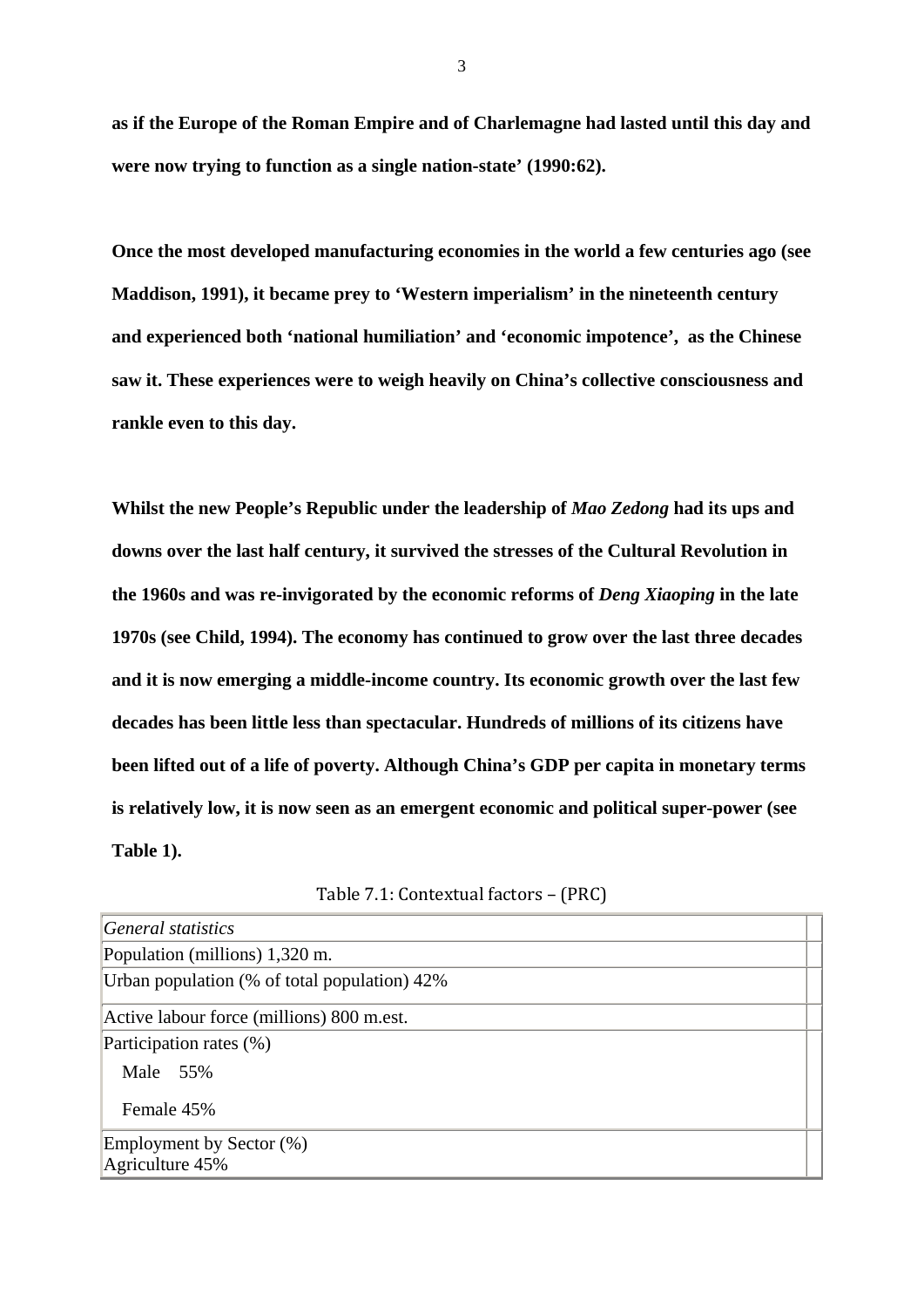Industry 23%

Services 32%

GDP per capita, 5500, est PPP

Income inequality High

Gini Coefficient 47%

Real GDP growth (%)

1986-1995 10%

1995-2005 8.5%

Unemployment (%) official est.

1986-1995 2.5%

1996-2005 4.0%

*Summary description*

Product market regulation

Openness (imports + exports as % of GDP)  $31\% + 34\%$ 

Degree of competition (Medium)

Political context: state unitarist [Communist])

Political stability (High)

**Sources for year 2008: UNDP, Human Development Report, World Bank, World** 

**Development Indicators, OECD, Bertelsmann Country Report.** 

## **INSERT TABLE 1 ABOUT HERE.**

## **2.The national context**

**Modern China emerged at the turn of the last century. It had already started to look outward for advice (Spence, 1969). The Imperial Dynasty was overthrown in 1911 and a Republic proclaimed by** *Sun Yat-Sen***. Many decades then ensued of Civil War and Japanese Occupation. By the late 1940s, the Chinese Communist Party under** *Mao* **had**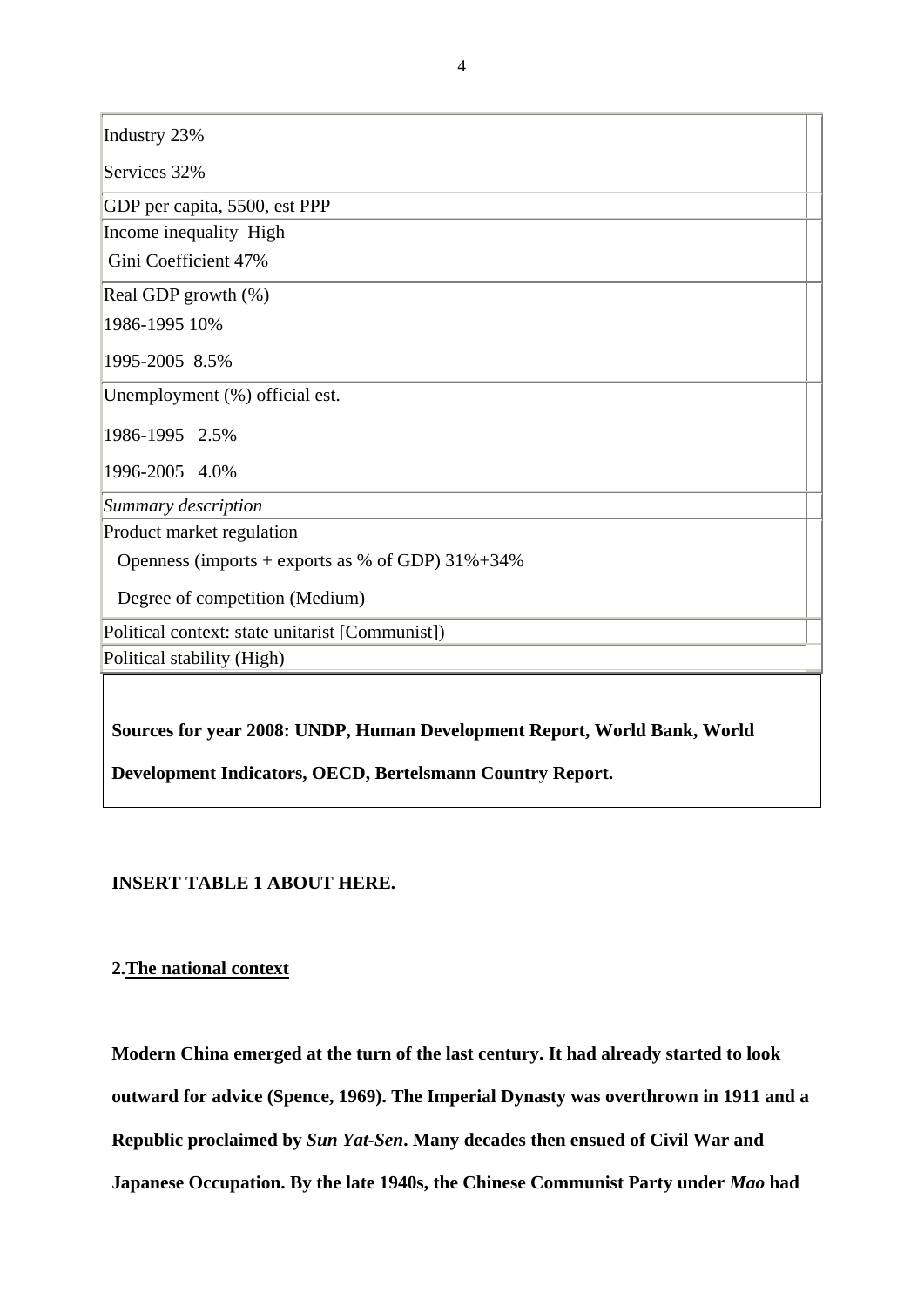**prevailed and taken power. The new regime was set up in 1949, an event dubbed the 'Liberation'. Within the last half century, since this date, it also experienced the 'Great Leap Forward', the 'Cultural Revolution' and most recently, the 'Economic Reforms', all of which have turned the world of the average Chinese worker upside-down. And the latter sequence is but a short pace in what we may call the 'Long March' of Chinese history.** 

**The nature of the Communist Revolution created a rather special kind of economy, polity and society in China, although this is not unique in Asia, as there were several other 'socialist' states established over the period (see Warner et al, 2005). These included Cambodia, Laos, North Korea and North Vietnam, amongst others, plus those which were 'statist' but not 'marxist'. Many of these which adapted liberal economics to their endemic forms of statism, remained until recently,** *de facto* **one-party states, like Japan in spite of parliamentary elections.** 

**In 1978,** *Deng* **launched his economic reform programme based on the 'Open Door' and the 'Four Modernizations'. It was to be a policy continued by his successor,** *Jiang Zemin* **and more recently** *Hu Jintao***. This policy was to prove very successful in the 'transition' from command- to market- economy. The PRC is now described as practising market socialism 'with Chinese characteristics' (***juyou Zhongguo tese de shehuizhuyi***). This particular terminology was employed in the post-***Mao* **period in order to reconcile what might appear to be 'foreign' (even 'capitalist') and therefore 'non-socialist' practices, with indigenous Chinese institutions based on Chinese values, whether traditional or communist - and even appearing to resolve the apparent contradiction. But China's reformers did not merely replicate foreign models uncritically. Where they have** 

 $\sim$  5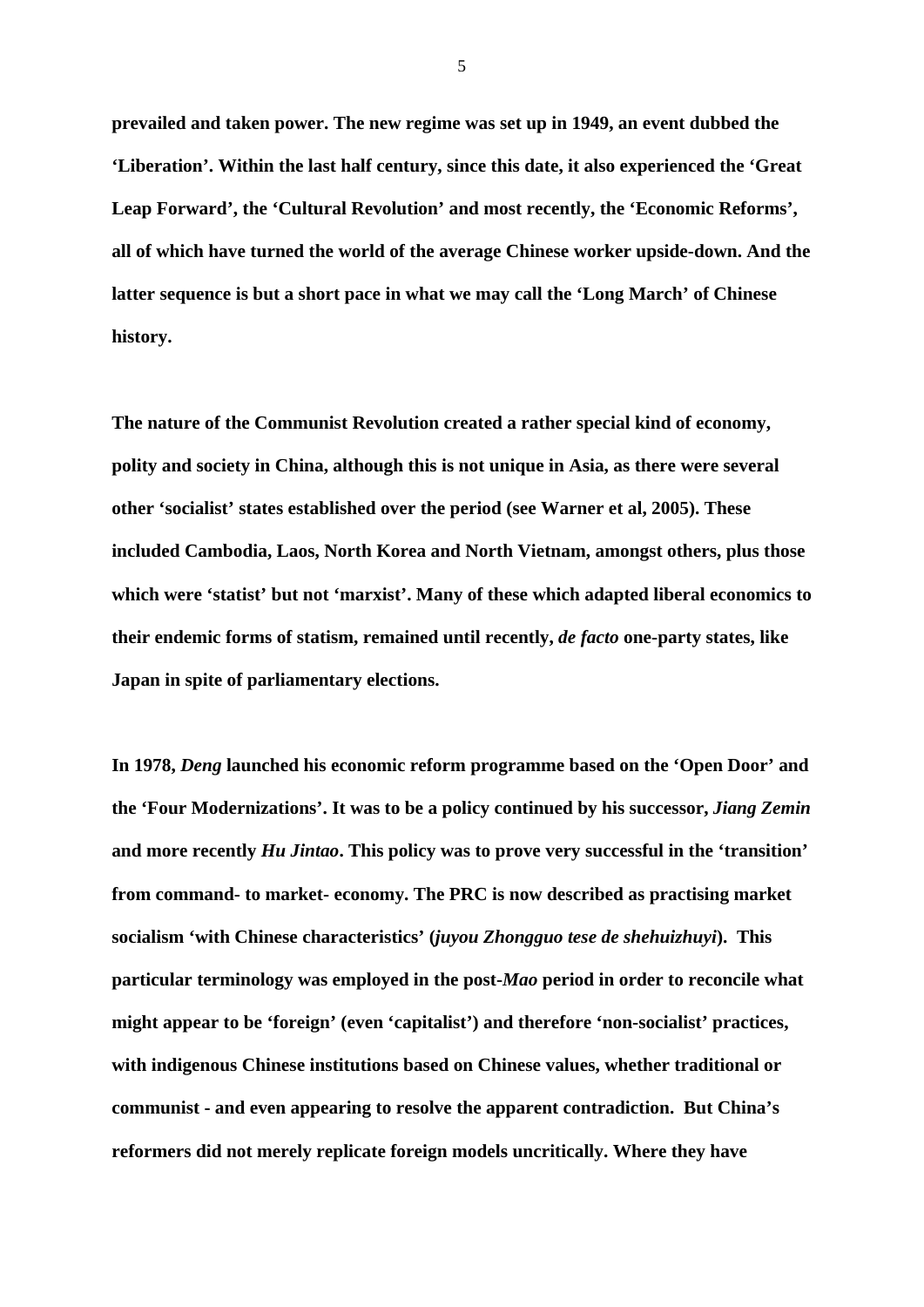**implanted overseas economic management (***jingji guanli***) practices since the late 1970s, principally from the US, Japan and Europe (roughly in that order), they did so by incorporating them into the** *Chinese* **'way of doing things'. As China now had to face the challenges of globalization (***quanqiu hua***), it adapted its system to promote institutional and organizational characteristics appropriate to a greater reliance on markets.** 

**China now has the largest population across the six continents, with around one quarter of all the people on the globe living within its boundaries. It has probably the largest labour force in the world in sheer numbers and just shadowed by India. What distinguishes the PRC from its neighbours in East and South-EastAsia is its huge population-size, almost six times its nearest rival, Indonesia. China currently has a population of now over 1.3 billion (see Tables 1 and 2). As a result of the 'one-child policy', it has been able to stabilize its numbers since the 1960s but its population density is high and extremely so in its cities. Over 40 percent of its citizens now live in urban areas and more and more people will leave the country-side for the city over the next few decades.** 

**Population: total, 1,312 million** 

**Working population; 800 million** 

*0-14 years:* **19.8% (male 140,877,745/female 124,290,090)** 

*15-64 years:* **72.1% (male 495,724,889/female 469,182,087)** 

*65 years and over:* **8.1% (male 51,774,115/female 56,764,042) (CIA, 2009 est.)** 

 $\sim$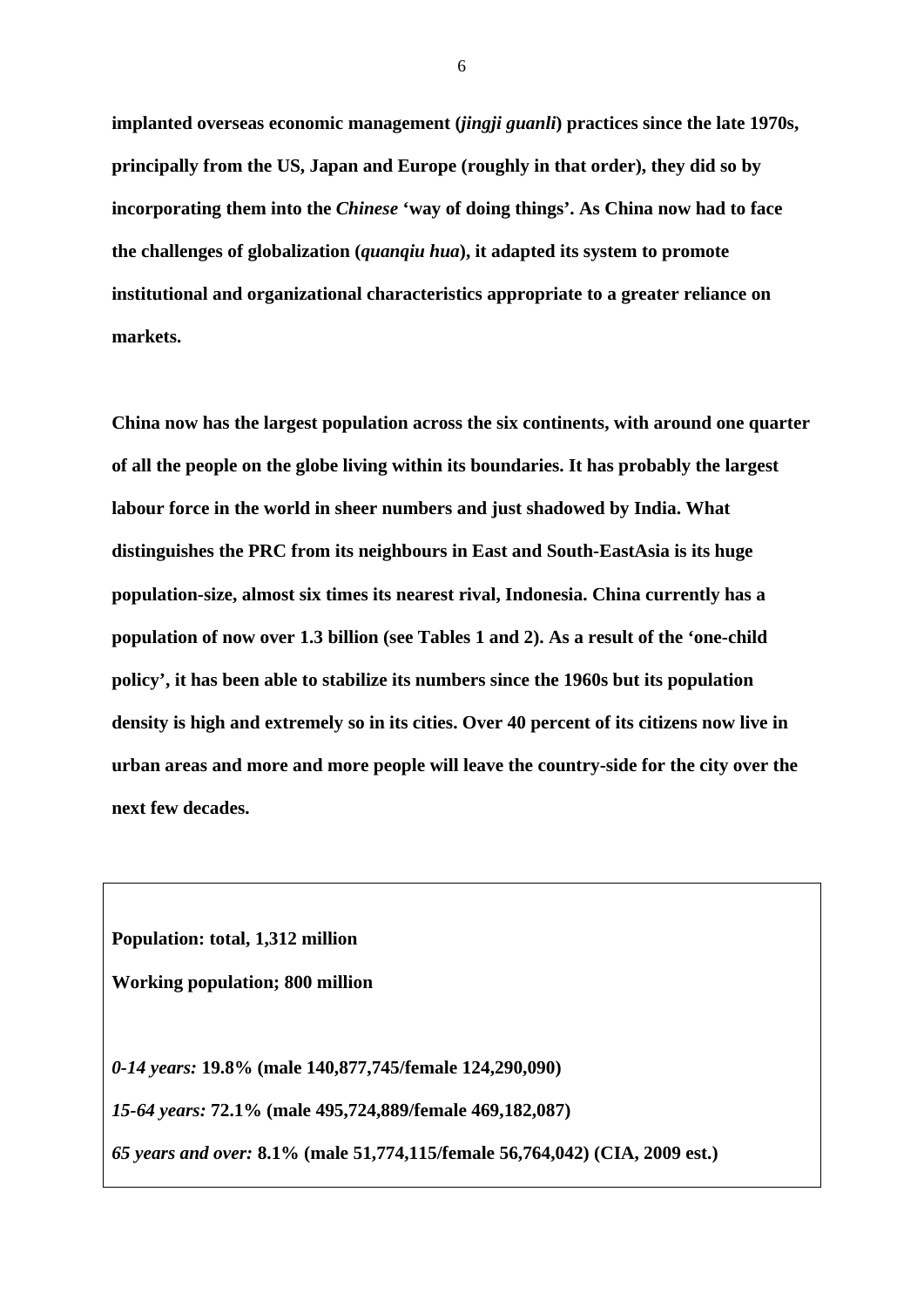## *Urban population:* **43% of total population (2008)**

*Rate of urbanization:* **2.7% annual rate of change (2005-2010) (CIA, 2009)** 

### **Area:**

*total:* **9,596,960 sq km** 

*land:* **9,326,410 sq km** 

*water:* **270,550 sq km** 

## **Table 2: Population statistics, I**

**Source:miscellaneous.** 

| population         | 1.31 billion people (world rank: $1st$ )                                               |
|--------------------|----------------------------------------------------------------------------------------|
| population density | 363 people/mi <sup>2</sup> (people per square mile)<br>(world rank: 79 <sup>th</sup> ) |
| population growth  | 0.604% per year (world rank: $157^{\text{th}}$ )                                       |
| life expectancy    | 73.5 years (world rank: $109^{th}$ )                                                   |
| median age         | 33.6 years (world rank: $69^{\text{th}}$ )                                             |

## **Table 3: Population statistics, II**

**Source:miscellaneous.** 

## **INSERT TABLES 2 AND 3 ABOUT HERE.**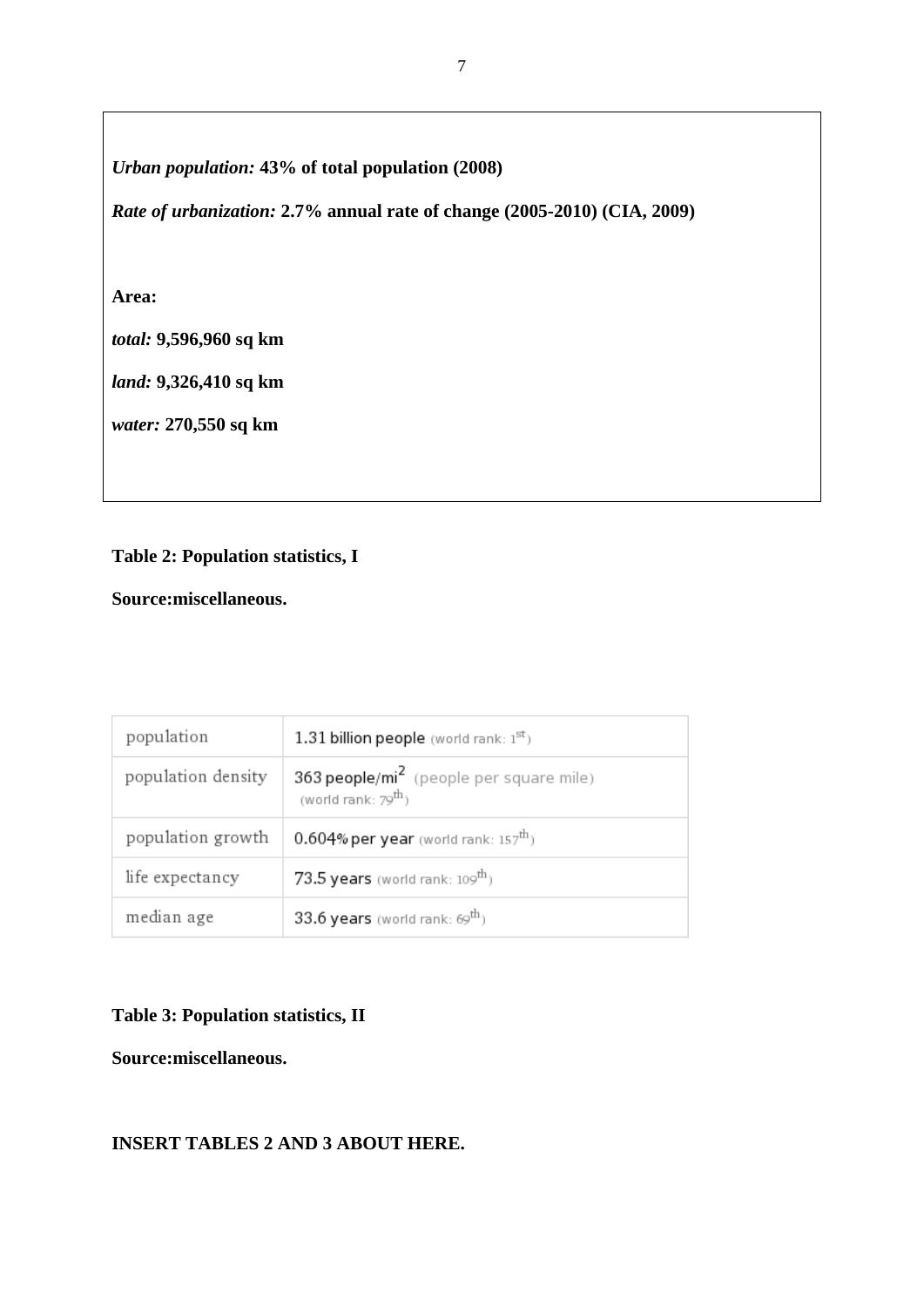**The total population is estimated to be around 1,312,000, which can be broken down into the following sub-groups: The working population is around 800 million (2008 est.) of which 55 percent are male and 45 percent are female and the participation rate is around 70 percent (see Table 1).** 

**The working population is distributed across the various component sectors as follows: primary (agriculture), secondary (manufacturing), tertiary (services). The work force is estimated to be around 807.7 million (2008 est.) broken down by sectors, as follows:**  *agriculture:* **43 percent ;** *industry:* **25 percent ;** *services:* **32 percent (2006 est.). There is also a huge transient population of migrant workers known as the** *mingong***; estimates of their numbers vary, perhaps between 100 to 150 million persons. The rural work-force is likely to shrink over time, given movement to the towns and cities and due to demographic predictions, the urban labour force will also shrink. The lack of immigration is also likely to be a factor.** 

**The political economy of employment is now more benign, however, than at any time in recent decades. A World Bank overview reported that: 'Between 1990 and 2005 the number of people living on a dollar per day fell by 391 million, while total population rose by over 164 million. The estimated number of people living on a dollar per day fell to 204 million in 2005, according to the revised international poverty line at 2005 PPP. Besides raising incomes, China's market-oriented reforms over the last three decades also dramatically improved the dynamism of both the rural and urban economies and resulted in substantial improvements in human development indicators. Official estimates of the adult illiteracy rate fell by more than half, from 37 percent in 1978 to**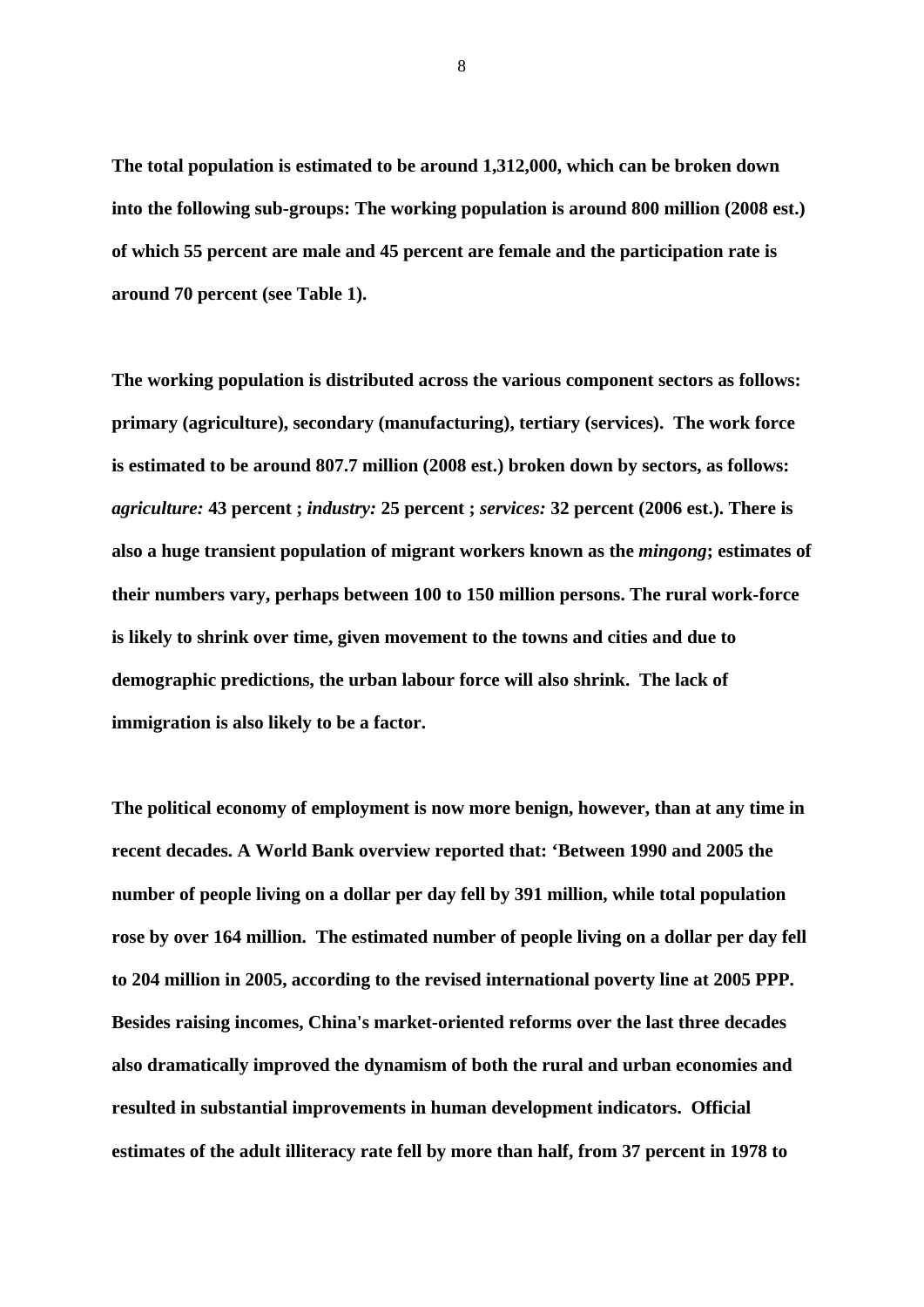**less than 10 percent in 2005, and, indicative of health indices, the infant mortality rate fell from 41 per 1,000 live births in 1978 to 23 in 2005' (World Bank, Country Brief, China, 2009).** 

#### **3.Types of labour markets**

**Labour markets are relatively new in China, compared with the rest of Asia. It was only after the economic reforms were introduced in 1978 that factor- markets were reintroduced. Prior to this, China was run as a command- economy, with public ownership (***suoyouzhi***) of the means of production, distribution and exchange following the Soviet template, broadly speaking, although it broke with the Soviet Union in 1960. Labour was directed to enterprises by the planning authority until the early 1980s. Neither firms nor individual workers had much say in the matter. In one sense, this may be described as constituting 'non-markets', as labour was immobile, plus or minus. But things were soon to change with** *Deng***'s reforms.** 

**An IMF Working Paper summed up progress towards a Chinese labour market by the new millennium as follows: 'A more market-oriented labour market has emerged in China in the past twenty years with growing importance of the urban private sector, as state-owned enterprises have downsized. Despite the progress on reforms, a sizable surplus of labour still exists in the rural sector and state-owned enterprises. The main challenge facing China's labour market in coming years is to absorb the surplus labour into quality jobs while adjusting to World Trade Organization (WTO) accession. This paper estimates that if annual GDP growth averages 7 percent and the employment elasticity is one-half, urban unemployment could double to about 10 percent over the**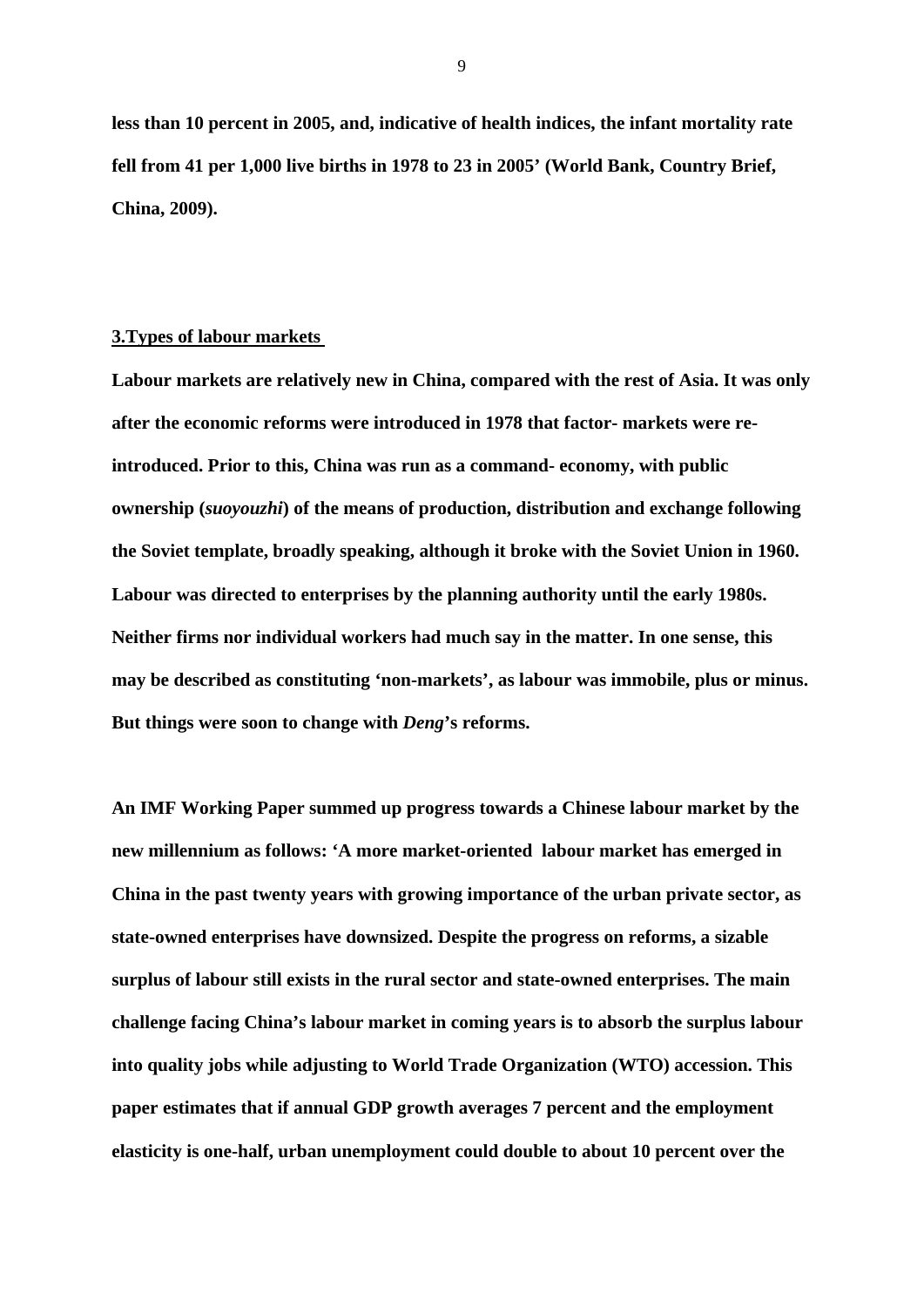**next three to four years. These pressures would be limited by stronger economic growth, especially in the private sector and more labour-intensive service industries which have generated the most jobs in recent years. Therefore, policy should focus on encouraging private sector development while reducing barriers to labour mobility, improving worker skills, upgrading job search services, and strengthening the social safety net' (See Brooks and Tao, 2003).** 

**Dual labour-market theory revolves around recognizing the dichotomy between two analytically distinct sectors in the economy and national labour-market: a** *primary* **sector and a** *secondary* **sector with distinctly different wage and employment characteristics and processes. Formerly, there was a 'dual' employment model but not a market one, in that the 'state-owned sector' employed workers in the privileged 'iron rice bowl' (***tie fan wan***) with jobs for life, with the rest protected but in less rewarded posts in the urban 'collective sector', as well as in the rural forms of employment, at one stage known as communes. There was a movement of folk in and out of firms, usually entering after school and leaving on retirement. However, due to the industrialization process, a host of new firms appeared and many grew over time and hired workers from both urban and rural areas. So, we had what might be called a form of dynamic labour growth with non-market characteristics.** 

**As Deng's reforms came in, a nascent labour market emerged. After this, there was an interim stage. Later, a 'mature' labour market emerged, of a dual nature, in that large firms of various kinds exhibit different characteristics, such as more formalized HR procedures from the more informal ones of small and medium-sized firms, whether indigenous or foreign owned (see Figure 1).**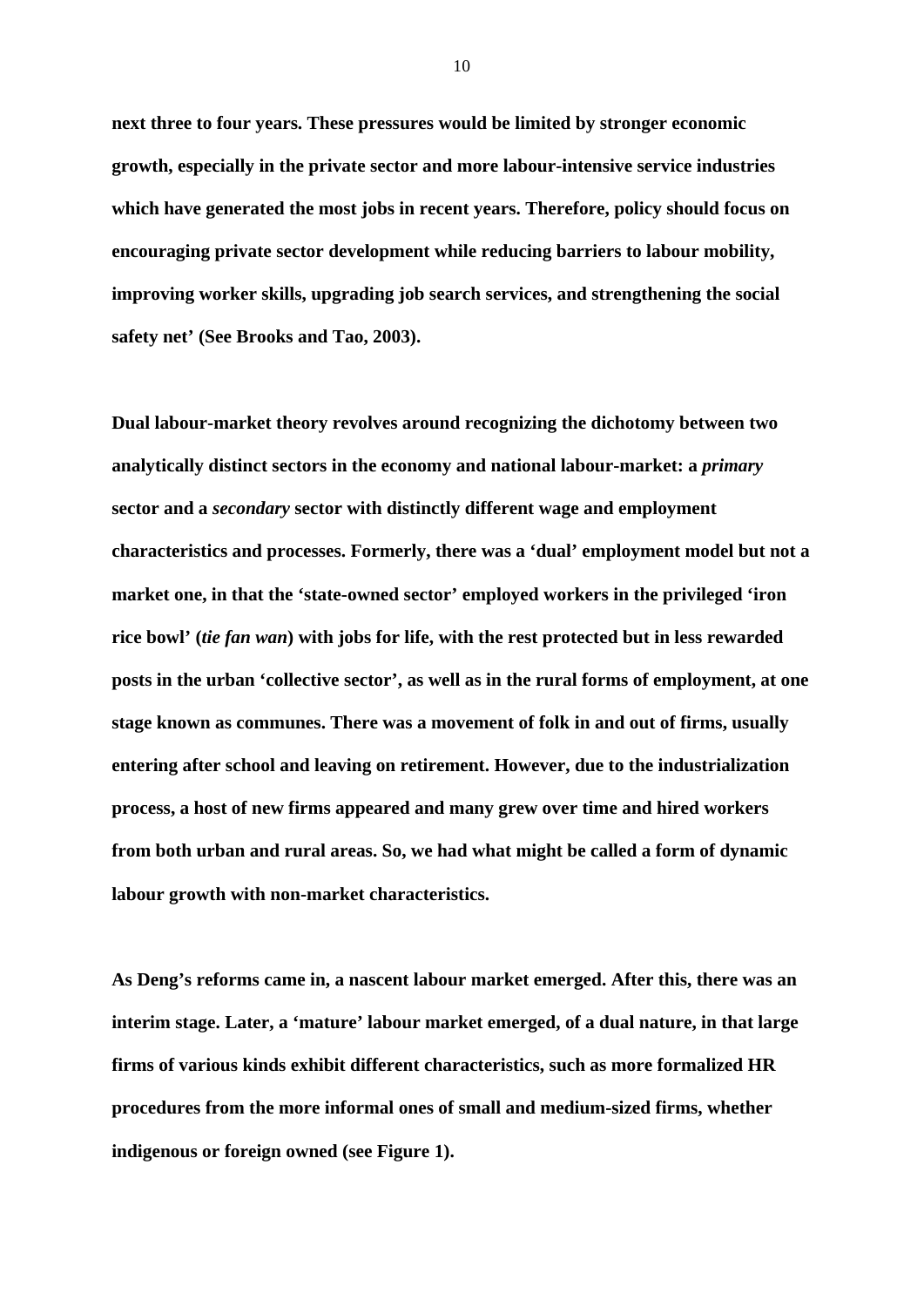| <b>LAB MKT</b> | <b>PERIOD</b> | <b>LAWS</b>   | <b>REFORMS</b>                       | <b>FLEXIBILITY</b> |
|----------------|---------------|---------------|--------------------------------------|--------------------|
|                |               |               |                                      |                    |
| <b>NASCENT</b> | 1980s         | 1986          | <b>Labour contracts</b>              | Low                |
|                |               |               |                                      |                    |
| <b>INTERIM</b> | 1990s         | $1992 + 1994$ | <b>Personnel + Labour Law Medium</b> |                    |
|                |               |               |                                      |                    |
| <b>MATURE</b>  | 2000s         | 2008          | <b>Labour Contract Law</b>           | <b>High</b>        |

**Figure 1: Evolution of Labour Markets in China** 

#### **INSERT FIGURE 1 ABOUT HERE**

**The new** *status quo* **is highly segmented, with a spectrum of ownership models. Most firms in urban areas had once been State-Owned Enterprises (SOEs) or urban Collectively-Owned Enterprises (COEs), plus a miscellany of small business activities, but there were no significant Privately-Owned Enterprises (POEs), Joint Ventures (JVs) and Foreign Invested Enterprises (FIEs) to speak of. 'Communes' predominated in agriculture and were the main formal units of organization for some time. There were no factor-markets under the command economy, although there had been markets of different kinds before the Second World War. In one sense, China was like Japan before the communists took over in** *Beijing***, although the latter too had a directed economy during the late 1930s and the early 1940s. There was no any labour market**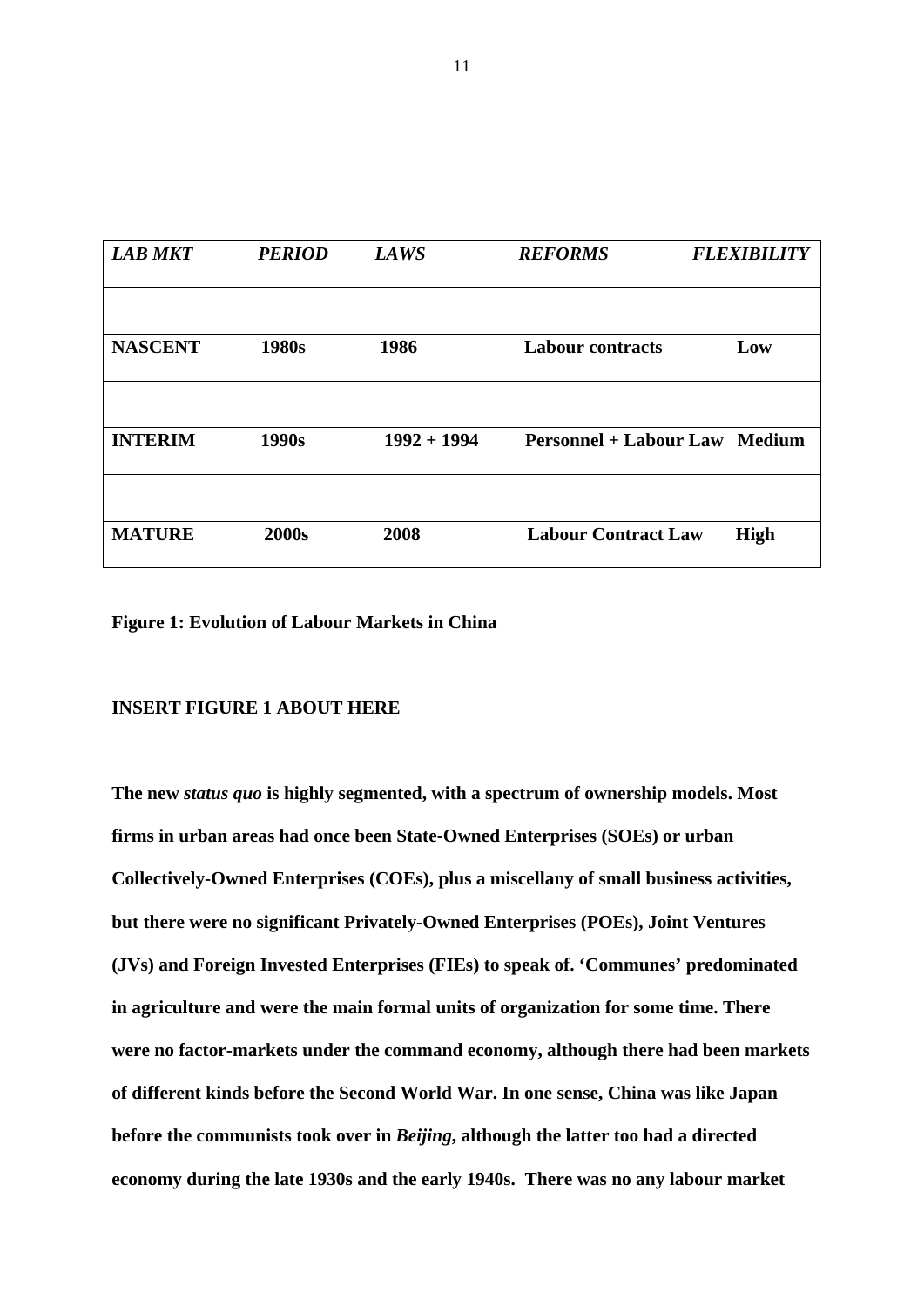**activity to speak of in the PRC, since workers were directed under the 'Five Year Plan' model. There may have been a modicum of informal internal labour market activity in SOEs and COEs, at the margin, however. Today, SOEs constitute about 30 percent of employment, COEs around 20 percent, whilst POEs have a 20 percent share and FIEs about 10 percent, with a residual group of about 20 percent. China has moved out of the nascent labour market stage, through its interim one and is now evolving a mature version.** 

**In the more 'open' former, now corporatized, State-Owned Enterprises (SOEs), as well as Joint Ventures (JVs) or Wholly Owned Foreign Enterprises (WOFEs), we find formal employment and HRM practices coming into use (see Warner, 2005; 2008a and b; 2009). In the JVS and WOFEs, we are likely to find new management practices that have been initially transplanted by the overseas partner or owner.** 

**Whilst Western labour market theory argues that job mobility between the dual labourmarkets is very constrained in normal circumstances; in effect, employees in the secondary sector are said to relatively immobile there unless they have higher qualifications. This state of affairs is also true of China. While HRM may now be found in large firms of many categories, both medium-sized and small firms, whether domestic or foreign-owned, still have more or less 'paternalistic' people-management regimes, particularly those with 'patriotic' investment from Hong Kong, Taiwan and the like, having neither an independent HRM function, or even a personnel one. The secondary sector, largely made up of such smaller firms, is characterized by less employment security, with even greater chances of unemployment; jobs tend to be low-skilled,**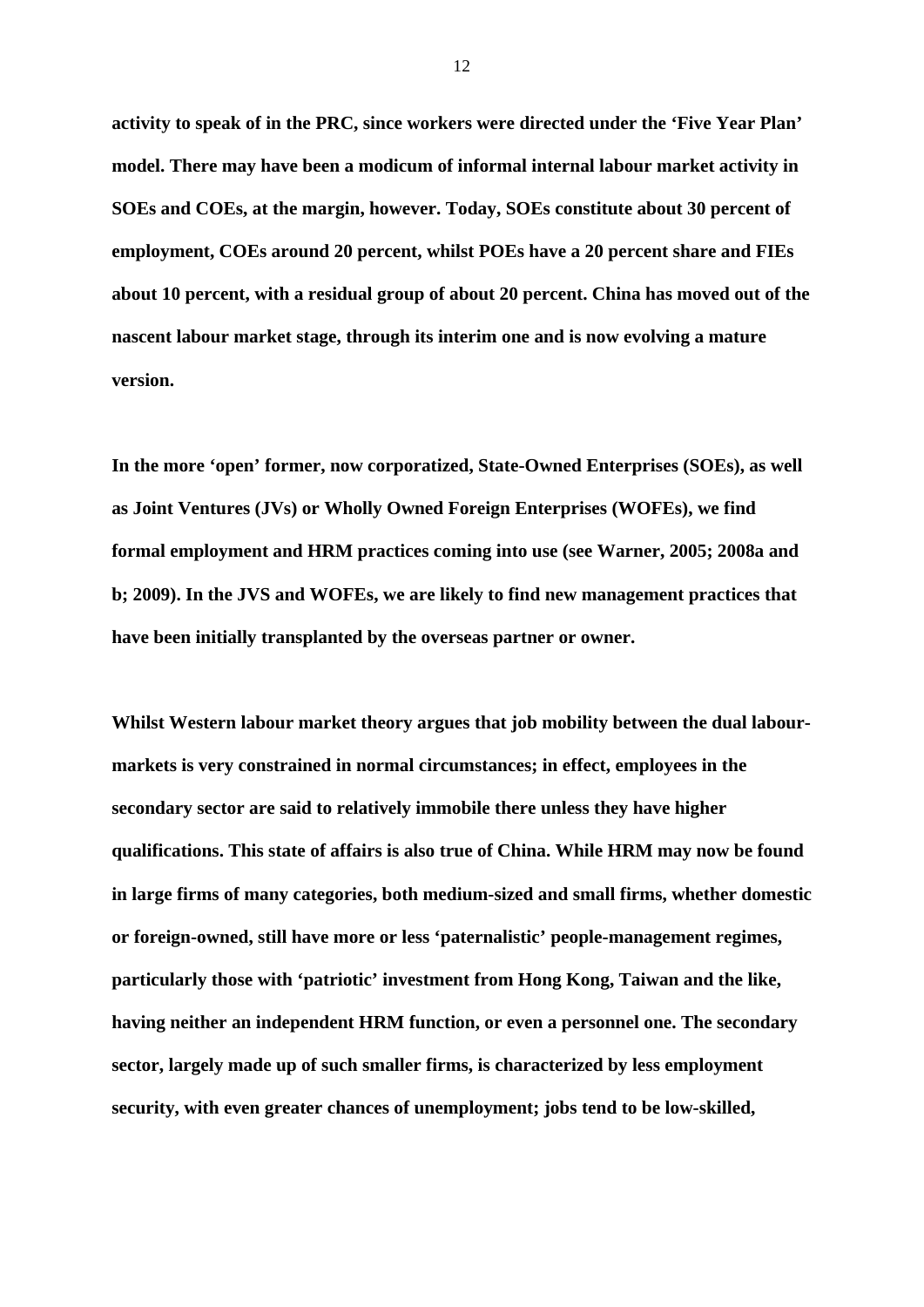**needing little training, and can be learnt on the job. There are higher levels of labour turnover, with workers more likely to exit on to other posts or firms.** 

**Today, there are external, occupational and internal labour markets, given that the 'iron rice bowl' model has been substantively phased out. A Chinese observer has put it as follows: 'The changing balance in the demand and supply of labour [constitutes] only a short-term influence. A more profound reason for the temporary and regional labour shortage, as well as for the low urbanization level of the country is an institutional illness - the segmentation between rural and urban areas on the labour market. Such segmentation could be observed in the inferior payment and welfare of the migrant workers in cities than the urban residents. They are not covered under the same social security programme with urban employees and their children could not gain an equal access to education with the urban kids. If such discrimination is not eliminated, the migrant workers would, sooner or later, go back to their rural homes. And the labour supply in cities is unlikely to be abundant. Instead of a shortage, we should worry about the long-term segmentation between cities and countryside, the obstacles against labour flow posed by this segmentation and the segmentation between urban groups with and without local identities. The segmentation threatens urbanization growth[as] a source for China's sustainable development' (see China Daily, 2008).** 

**Most workers in China are full-time, although part time work does exist and there are many self-employed people. Individuals and families may work on their own account and as self-employed economic units. They may employ hired workers but usually only on a casual basis. There is now a host of very small enterprises and one-person bands and although this genre was permitted under the pre-reform regime under tight**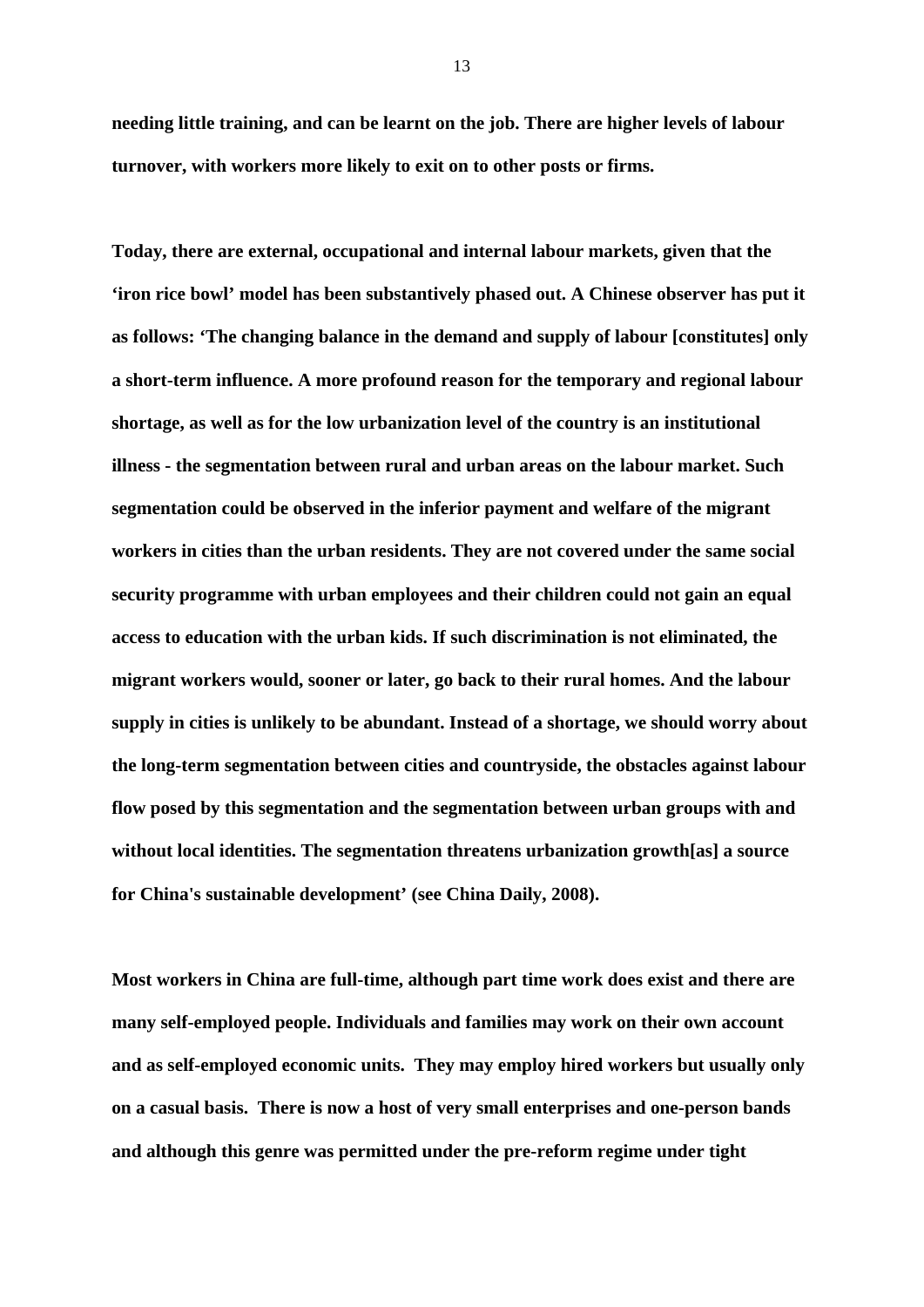**conditions, it is now easier to set up and very extensive, employing a growing number of people (see Garnaut, 2005 et al ).** 

**Prior to the reforms, some small businesses were permitted but only up to a restricted limit. After 1978, there was a resurgence of private enterprise albeit on a limited scale. However, three decades later, there are still problems. Although the importance of private enterprises for the generation of jobs and boost to economic growth is widely accepted, these firms are still discriminated against, say, with respect to access to capital. Business entry barriers are still in place; licensing involves long delays and a lack of transparency; local government favouritism abounds, as well as illegal fees.** 

**As laid-off employees from SOEs and low-skilled rural migrant workers have found new jobs in the informal sector, this segment becomes more important for releasing employment pressure in the labour market. The extent of the informal sector can only be estimated. Individuals and families were able to run farms after the rural collectives were dismantled. In the urban areas, self-employment was allowed and small businesses were to be seen.** 

**Unemployment (***shiye***) was by definition impossible in a People's Republic in past times, so a euphemism was used, i.e. 'waiting for work' (see Lee and Warner, 2006). Later, with the economic reforms after 1978, it became possible to take a more realistic approach. A more realistic figure of the jobless is now used. But even then half of the 24 million people who came into the job-market each year recently will not immediately be able to find work, in spite of the growth of the country's GDP in the last decade. It is now expected to be well below the 8 percent threshold needed to create the 10 million**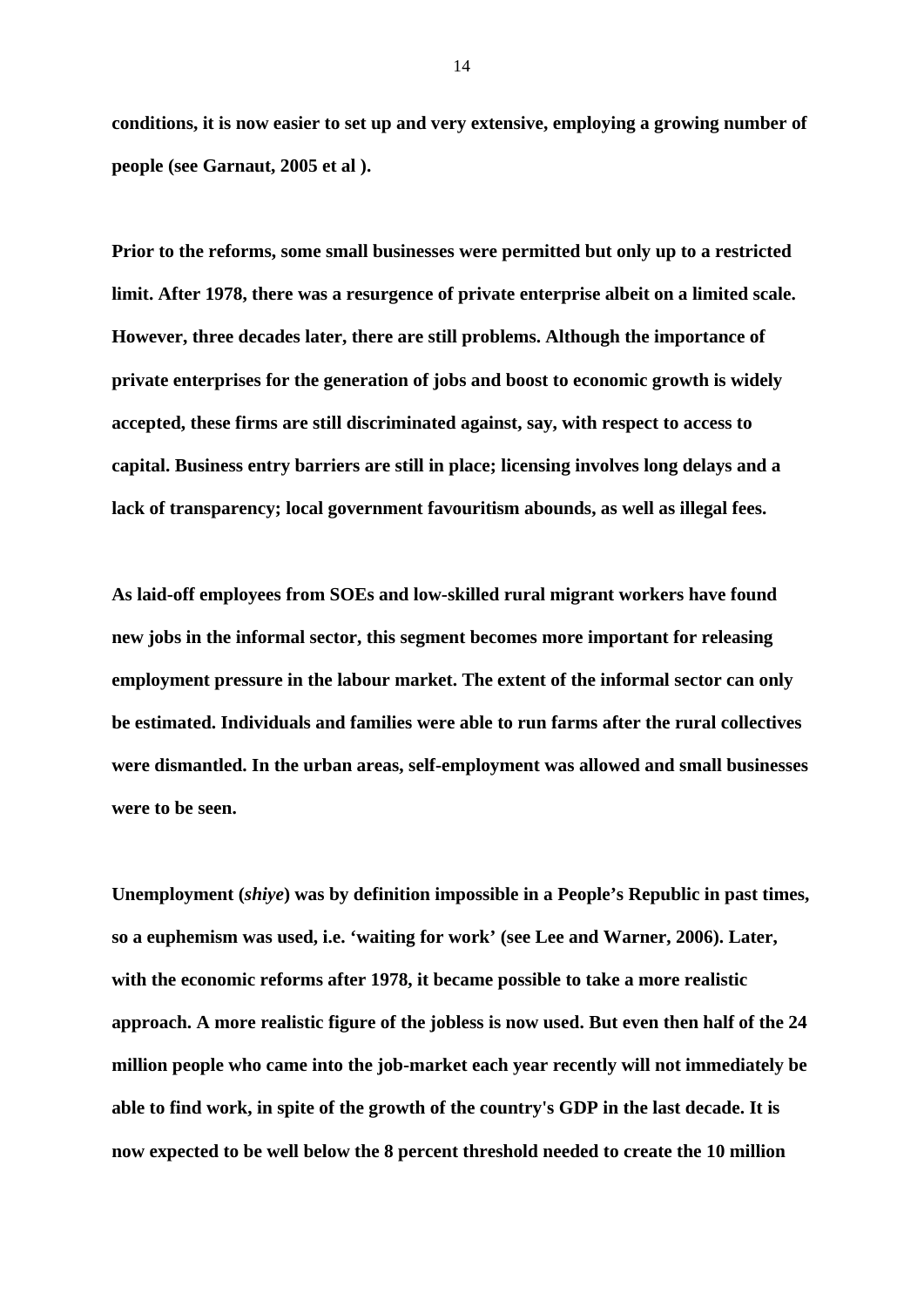**new jobs required annually to keep unemployment from rising further and getting worse as the worldwide recession deepens. In the last few years, there as allegedly been a relatively low 'official' rate of jobless people. The unemployment rate was seen as around 4.5 percent officially in urban areas; however, the Asian Development Bank estimated urban unemployment at 8.5 percent and rural unemployment at over 30 percent last year. In the rust-belt cities of the North, the** *dongbei***, where there are many loss-making SOEs, this may be even higher. Since the recent financial crisis, more than twenty million people have lost their jobs, this time mainly in the southern coastal cities such as** *Shenzen***, in mainly foreign-invested firms, as exports have fallen dramatically.** 

**Labour markets in China these days thus closely interact with product and financial markets now the economy has become commoditized. Moving to market criteria, SOEs have laid-off millions of workers over the last decade or so. Changes in macro-economic indicators now have observable effects on the labour market. In the boom years, indeed until recently, there was a labour shortage. Now, the opposite is the case and lay-offs are increasingly common.** 

**As Marshall (1998) points out: 'The concepts of primary and secondary labour-markets (or sectors) have now passed into conventional thought, with the primary labourmarket commonly understood to mean people with secure jobs and good conditions of work in public-sector employment, the large corporations, and highly unionized industries; while the secondary labour-market is understood to cover small employers, non-unionized sectors of the economy, and highly fragmented and competitive industries such as retailing, where jobs are less secure and conditions of work and pay generally poorest' (1998:1)**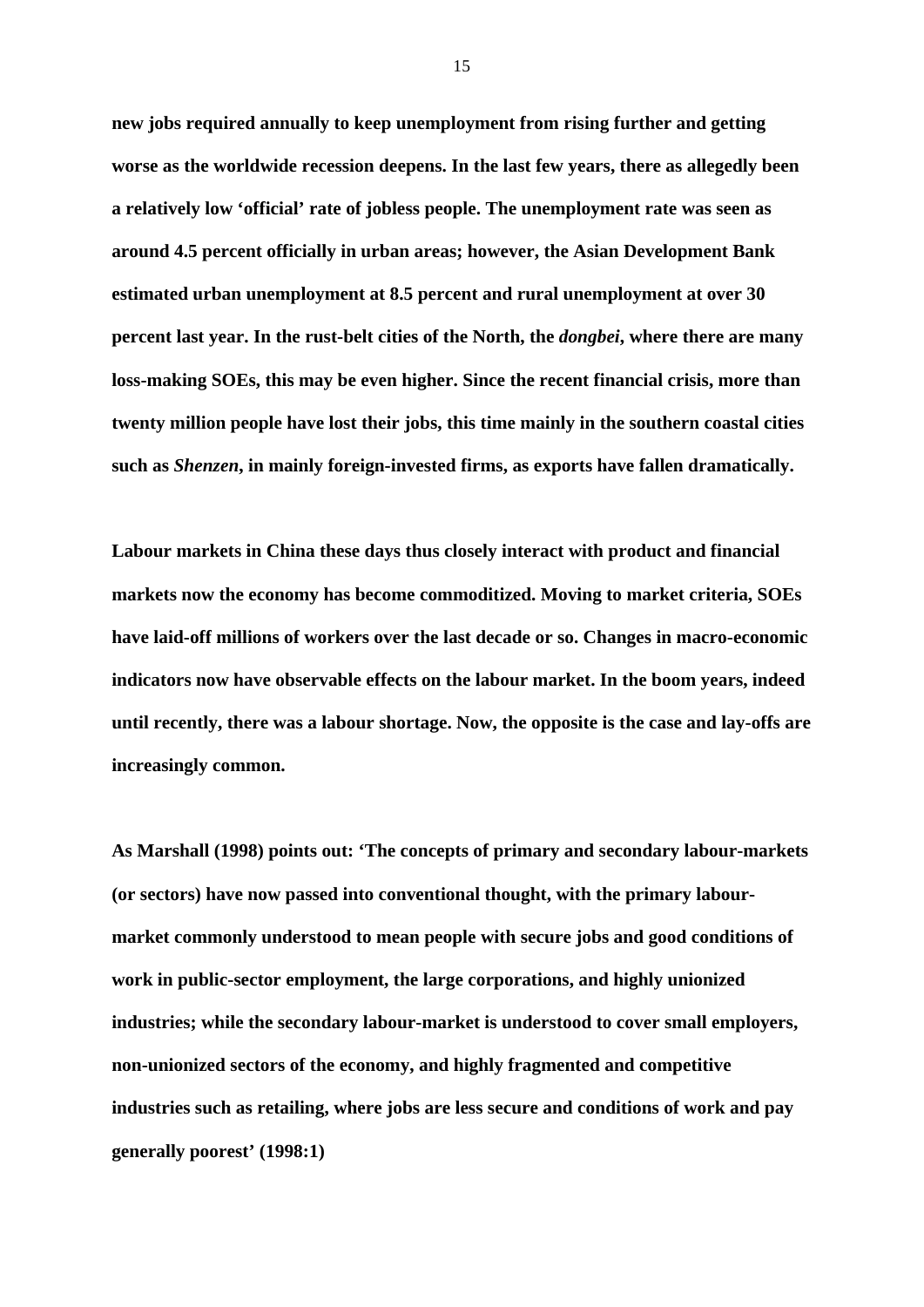#### **4.Major institutions of the labour market**

**Human Resource Management is currently described as 'with Chinese characteristics'. It derives from the pre-reform 'iron rice bowl' model but has now been transformed into a market-oriented one. Employers and managers now pay lip-service to Westernstyle HRM and are responsible for 'hiring and firing', unlike the** *status quo ex ante***. HRM is however mainly found in large firms, whether state-owned or private (see Warner, 2008a).** 

Under the old planned economy, the SOEs implemented a form of *personnel management* **(***renshi guanli***) to organize their employees. The employment system, known as the 'iron rice bowl', as we have seen, had been the** *status quo* **from the early 1950s onwards in state firms and could even be seen as a paternalistic hangover from pre-communist times. The system as a whole was characterized by what were called the 'three old irons', (***jiu santi***), that is, the pillars of life-time employment (the 'iron rice bowl',** *tie fan wan***), centrally administered wages (the 'iron wage',** *tie gongzi***), and statecontrolled appointment and promotion of managerial staff (the 'iron chair',** *tie jiaoyi***) (see Ng and Warner, 1998).** 

**Trade unions in China have long been an established institution set up to defend workers' interests (see Warner, 2008a and b). Yet they remain a relatively recent phenomenon, are specifically related to Chinese circumstances, not appearing in their present guise until the early 1920s, after the First World War. The Chinese Communist Party (CCP) first entered the public arena, in 1921. The All-China Federation of Trade Unions (ACFTU) was**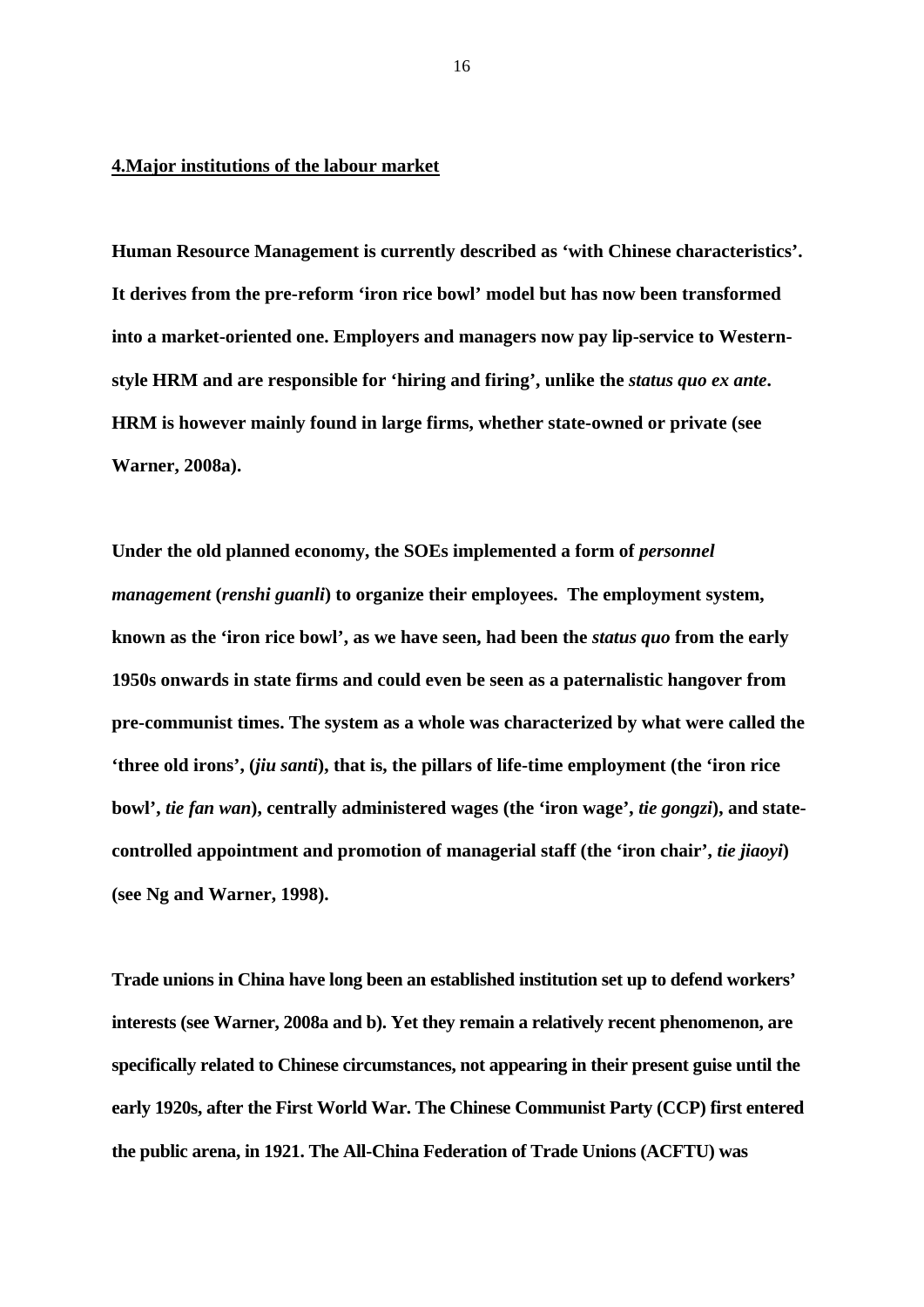**established a little later, in May 1925, now it is over eighty years old, as an organization to 'represent' the Chinese 'working-class', mainly in a few main cities and sea-ports, like** *Canton* **(now** *Guangzhou***) and** *Shanghai***.** 

**The ACFTU was soon suppressed by the Nationalist under Chiang Kai-shek and went underground in 1927, when the Communists and Nationalists went into open inter-factional conflict. The union body was to surface after the Second World War and in 1948 it assembled its Sixth National Congress. In 1949 it was institutionalized as the nation's trade union fulcrum after the 1949 'Liberation', with the** *Trade Union Law* **of 1950, an important landmark, updated at the Seventh National People's Congress in 1992 and amended at the Ninth National People's Congress in 2001.** 

**The ACFTU is the world's largest national trade union body in terms of its formal membership numbers, although some say much of its adherence is 'on paper' only. By the mid-1980s, the ACFTU membership exceeded 80 million workers, covering some 15 national industrial unions, over 22,000 local trade union organizations and more than 460,000 enterprise unions, employing around 300,000 full-time union officials. By 1990, there were over 89 million members, in 15 national industrial unions, 30 provincial or municipal union councils and more than 560,000 grassroots trade union organizations. By the end of the millennium, the size of the membership stood over 133 million, while the number of grass-roots trade unions registered some 1.7 million. By its eightieth anniversary, at the end of 2004, the ACFTU was said to have around 137 million members, covering 1.93 million enterprises; by 2005, it had over 140 million. Of the total members, 46 million were to be found in state-owned enterprises, accounting for 45 per cent of the**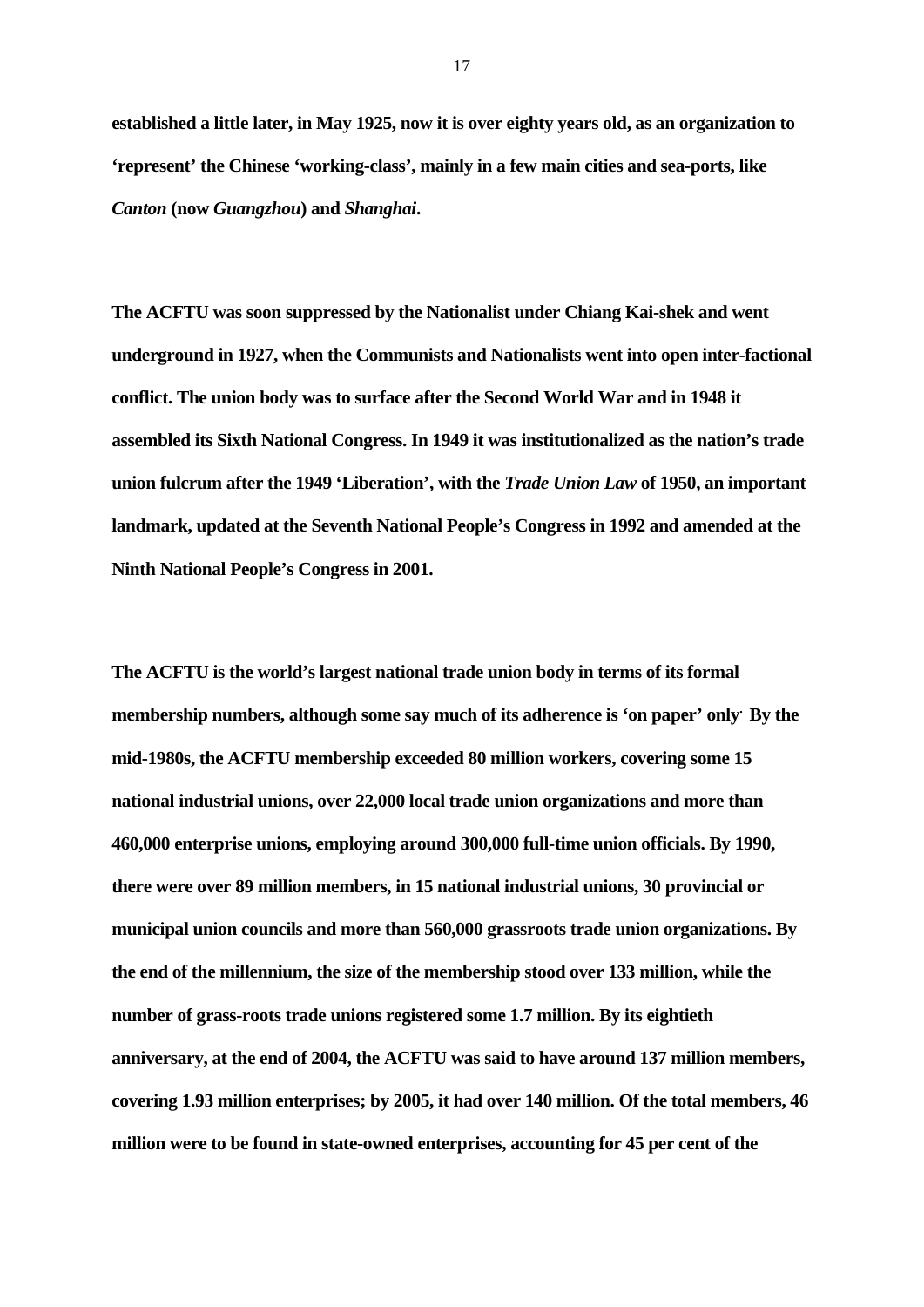**workforce; those in the private sector numbered 55 million, making up 54 per cent. On a note of caution, it is worth noting that Chinese official statistics are often unreliable and it is hard to gain impartial confirmation of the numbers and percentages cited above. A Western source claims the current membership is over 193 million (The Economist, 2008). By 2008, this total was over 212 million members, in 15 industrial unions (People's Daily, 25 December 2008:1). There has been, by any account, a significant rise in membership numbers in absolute terms and as distributed by types of enterprise ownership categories (see Tables 4 and 5).** 

| Year | No. of union branch | No. of union members |
|------|---------------------|----------------------|
| 1993 | 62.67               |                      |
| 1994 | 58.29               |                      |
| 1995 | 59.31               | 10400                |
| 1996 | 58.59               | 10212                |
| 1997 | 51.03               | 9131                 |
| 1998 | 50.35               | 8913                 |
| 1999 | 50.86               | 8690                 |
| 2000 | 85.86               | 10362                |
| 2001 | 153.80              | 12152                |
| 2002 | 171.30              | 13398                |
| 2003 | 90.55               | 12340                |
| 2004 | 102.00              | 13695                |
| 2005 | 117.40              | 15029                |
| 2006 | 132.40              | 16994                |
| 2007 | 150.80              | 19329                |
| 2008 | 172.50              | 21200                |

**Table 4: The development of trade unions in China in recent years (Unit: 10,000)** 

**Source: China Labour Statistical Year Book, 2008; China Trade Unions Statistical Yearbook, 2008; Workers' Daily, 30 December, 2008: 3.**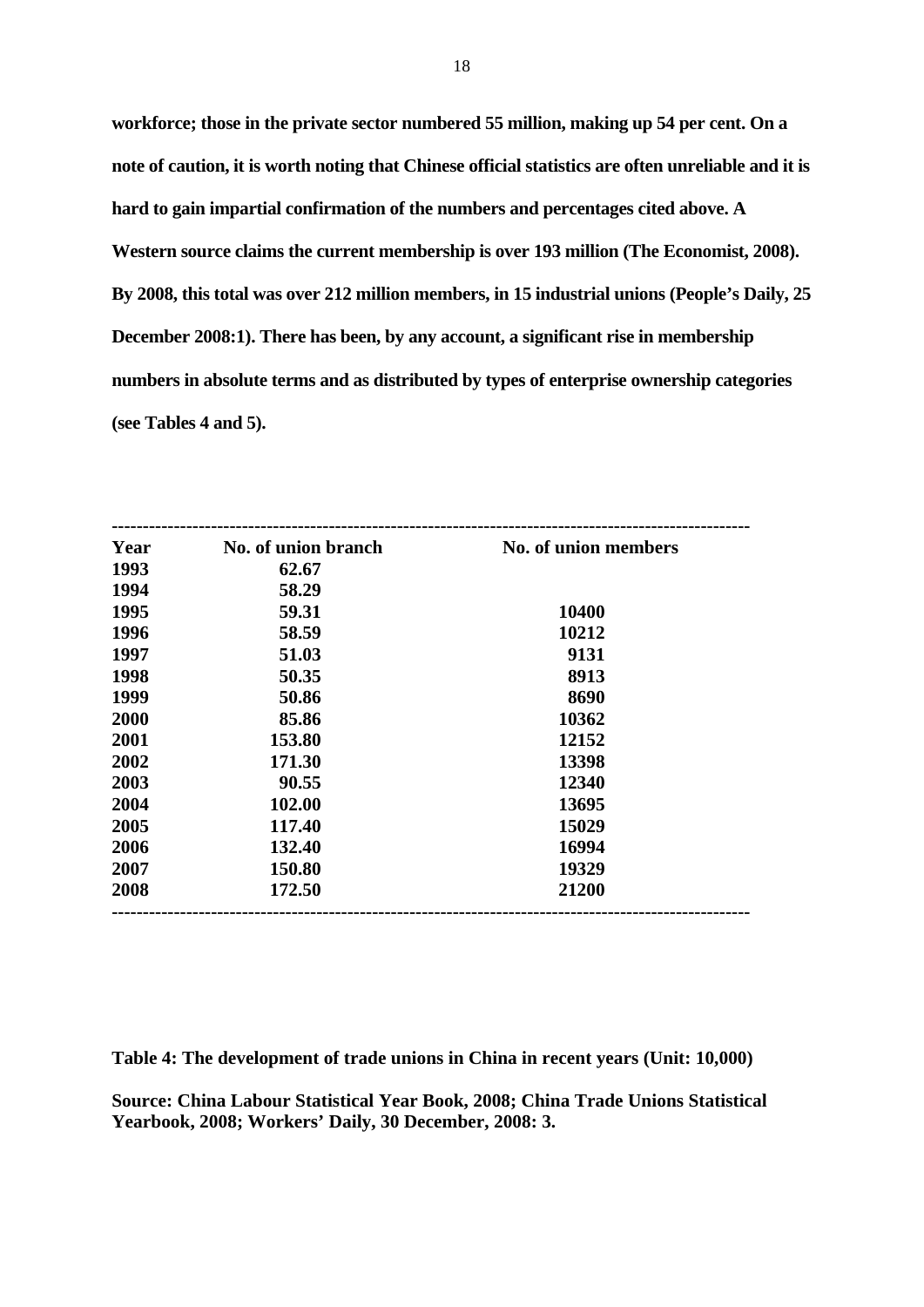| <b>Sector</b> | No. of union branch | % of Total | Change % |
|---------------|---------------------|------------|----------|
| <b>SOEs</b>   | 9.4                 | 11         | $-1.9$   |
| <b>COEs</b>   | 7.3                 | 9          | $-1.2$   |
| <b>DPEs</b>   | 57.1                | 70         | 2.3      |
| <b>FOEs</b>   | 8.0                 | <b>10</b>  | 0.8      |
|               |                     |            |          |

**Table 5: Union development among different enterprise ownership categories (Unit: 10,000; Year: 2007)** 

**Source: The ACFTU Research Office, 22 May 2008.** 

#### **INSERT TABLES 4 AND 5 ABOUT HERE**

**The ACFTU has a centralized structure: 'In order to understand the actual level of autonomy that trade unions enjoy at the grassroots level, the chairmen of 1,811 trade unions in major cities and provinces—including** *Liaoning, Beijing, Shanghai, Zhejiang, Guangdong, Gansu, Guizhou,* **and** *Henan***—completed a questionnaire survey. The Chinese Institute of Industrial Relations (***Beijing***) facilitated the survey, which was carried out between March 2004 and June 2006. The major findings confirm that, although the independence of trade unions at foreign-funded enterprises has increased,**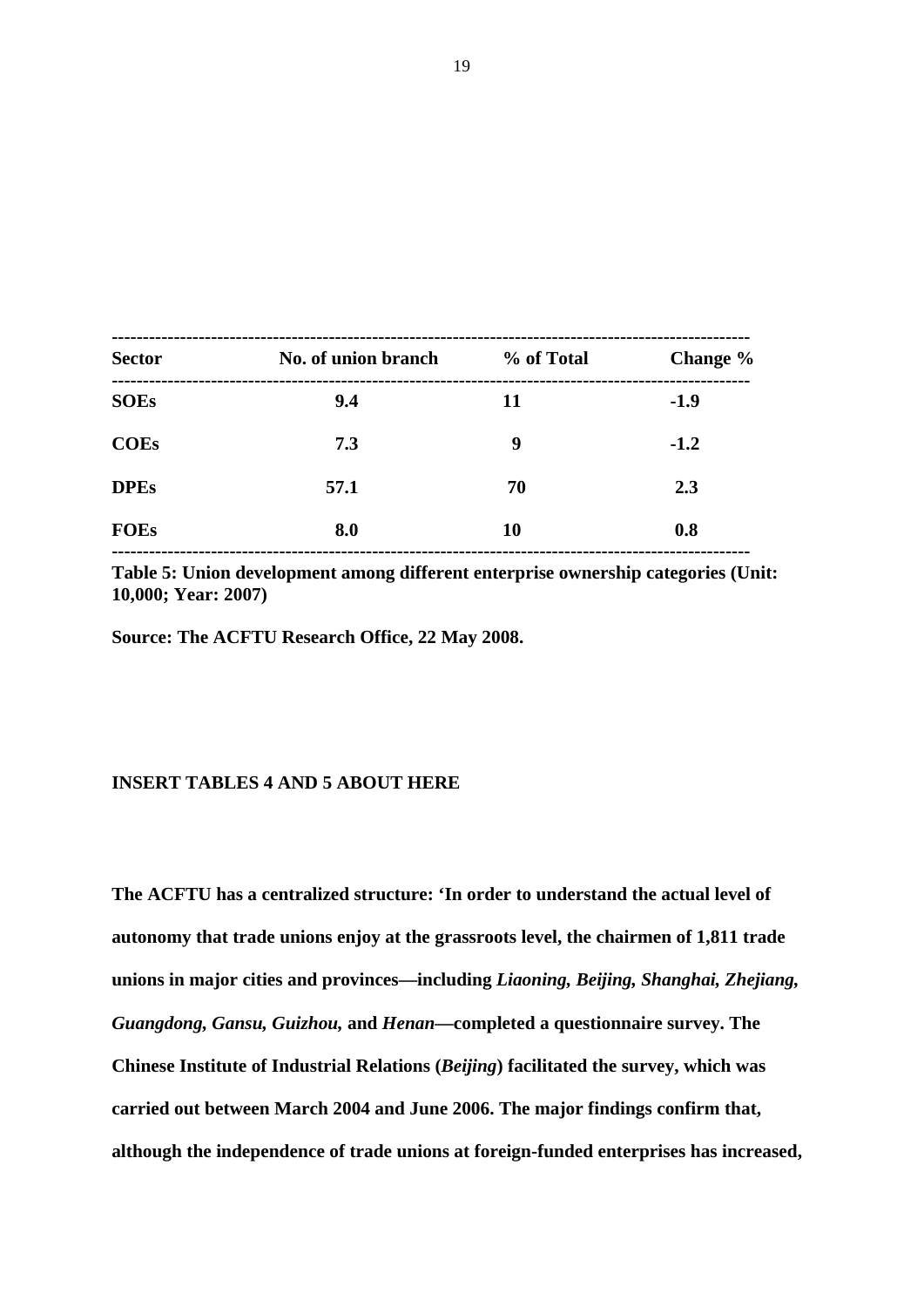**the unions' autonomy at local level enterprises remains fairly low. According to the survey results, China continues to be a mainly state-corporatist system, built on the twin pillars of the Chinese Communist Party (CCP) on the one hand and the working class and state-owned/state-held enterprises on the other (Hishida et al, 2009 ).** 

**Indeed: 'In January, China imposed one of the most far-reaching labour laws in the world. It included provisions requiring firms to consult employees on "material" work-related issues. Some companies responded by forming in-house workers' groups, but the ACFTU objected, claiming that this amounted to the creation of an alternative labour union, and was thus illegal. Instead, it has used the new law as the basis for a huge registration drive by the ACFTU that began in June and is intended to sign up 80% of the largest foreign companies by the end of September. And that, in turn, is a prelude to the stated goal of having trade unions in all of China's non-state-owned companies by 2010' (The Economist, 2008).** 

**The State has played a major role in labour structures since the Liberation in 1949. It was formerly the linchpin of the command-economy and the 'iron rice bowl' system. Today, it has an umbrella-role in the post-reform mixed economy. Some observers believe that its role is greater than meets the eye. The State is one major arm of a 'tripartite' system, comprising the government, employers and labour (see Warner, 1995). The governmental representative is the Ministry of Labour, the employers have the China Enterprise Confederation (CEC) and Chinese Enterprise Directors Association (CEDA), the trade unions have the ACFTU. China Enterprise Confederation (CEC)/China Enterprise**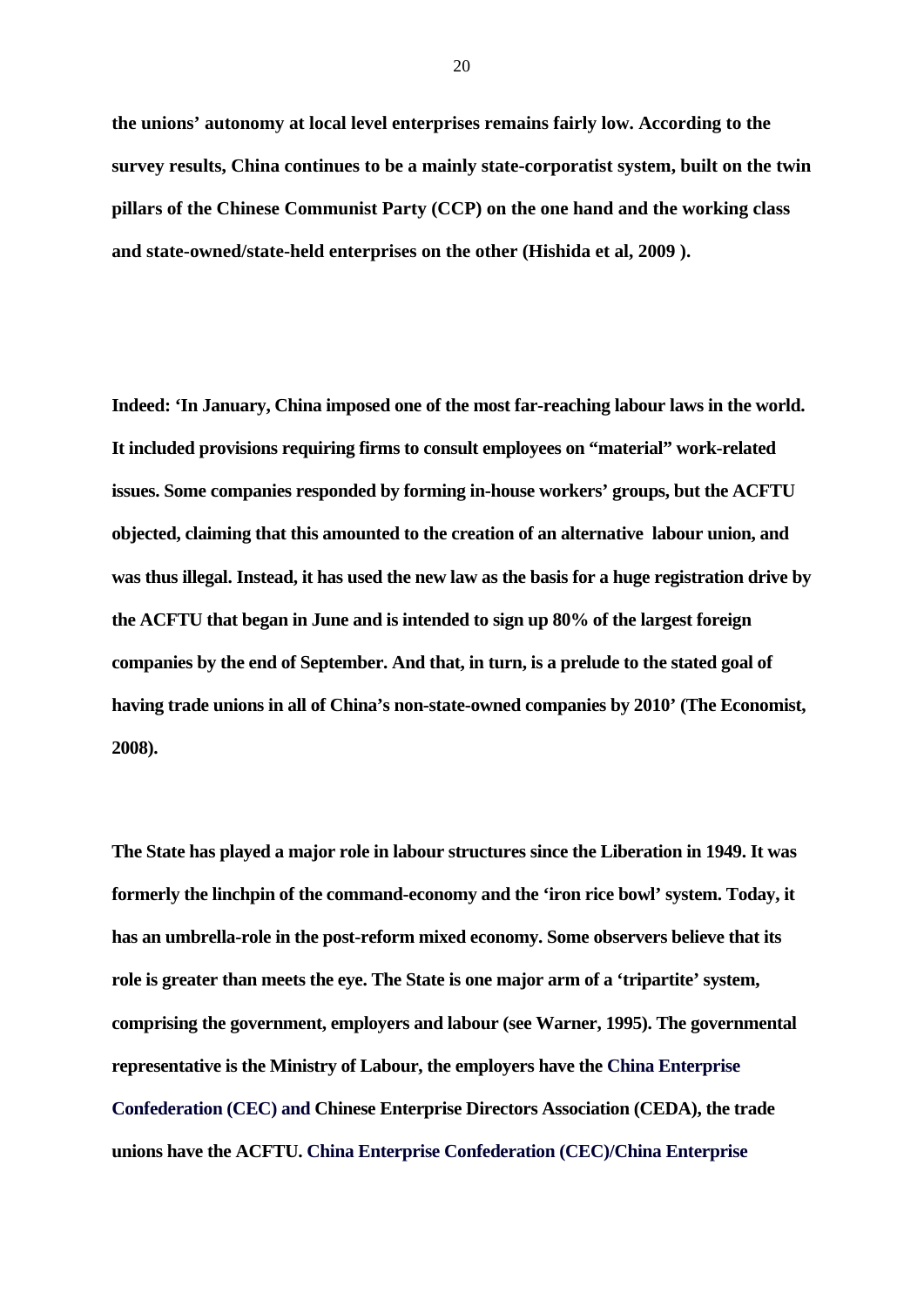**Directors Association (CEDA), as the Chinese representative of employers, is a nongovernmental institution. CEC (formerly known as CEMA which was renamed to China Enterprise Confederation on April 20, 1999), established in 1979, and CEDA , established in 1983, merged into one institution in 1988. All CEC/CEDA's members are mainly enterprises, companies, entrepreneurs, provincial and municipal association, industry association and trade associations. Today, CEC/CEDA comprises 436,000 members, including all kinds of ownership enterprises and individual employers representing 34 industrial sectors in 30 provinces, 260 industrial cities and regions (see CEDA, 2009).**

**Education and training in China rests on a tripartite basis (see Warner, 1992; 1995). The State carries the lion's share of responsibility. Enterprises also have long had a major part but trade unions have only an ancillary role. Whilst educational investment in recent years has been greatly aided by assistance from the World Bank, skills training in China is an area which needs further HR investment at both macro- and micro- levels. Management development is also another area where there is room for improvement (see Warner and Goodall, 2010).** 

**Training in China was formerly carried out both external and internal to the firm. There were education and training institutions at all levels from the 1950s onwards to a degree modelled on Soviet practice but there was a hiatus during the Cultural Revolution years in the late 1960s and early 1970. Soviet technical assistance was very widespread up 1960. There was also training carried out at all levels within enterprises, especially the SOEs, involving master-apprenticeship model (see Warner, 1992).**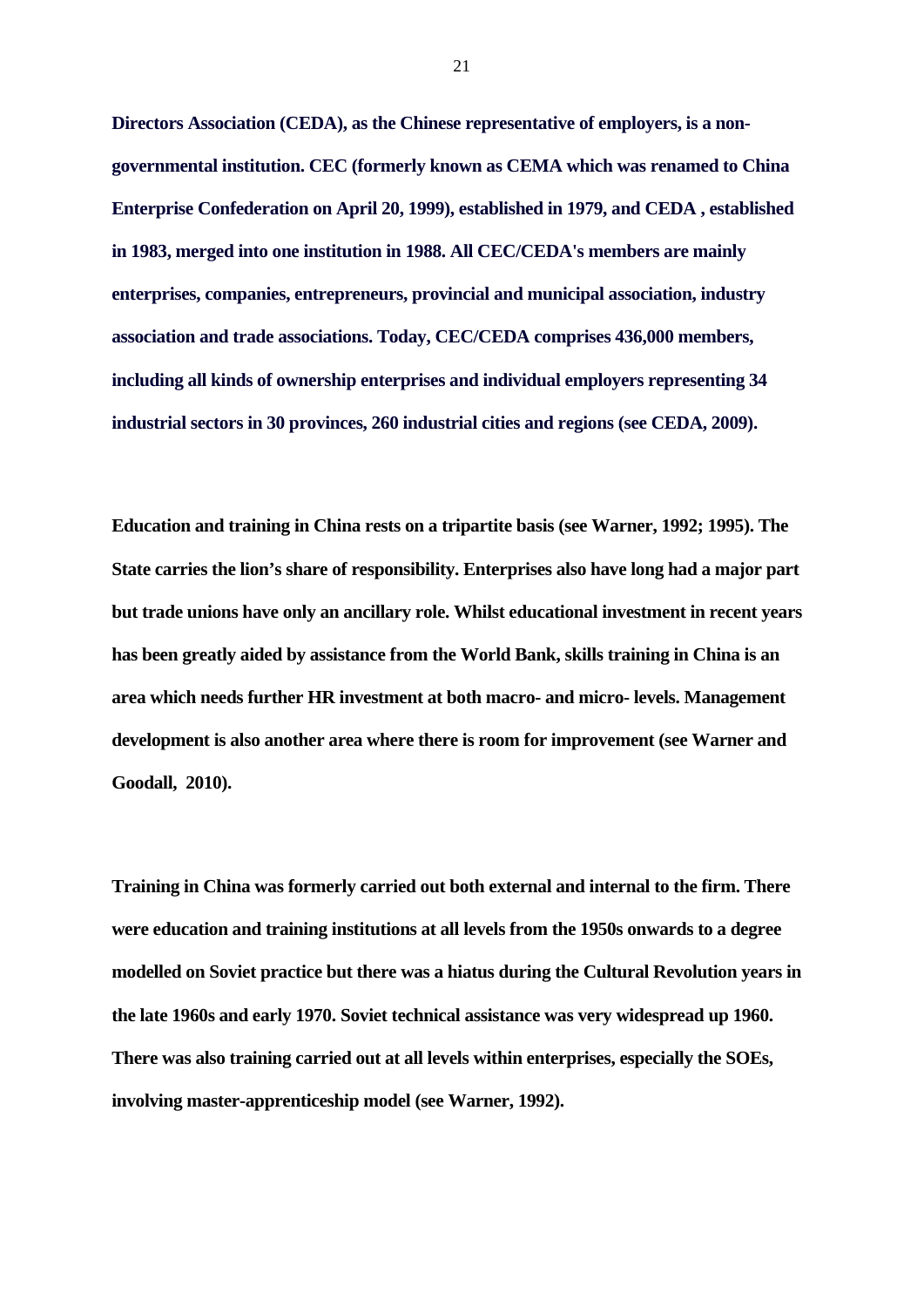**After the economic reforms, a more professional model of education and training was invoked both inside educational institutions and enterprises. Management training was reformed and business schools emerged (Warner, 1992; 1995). Previous senior managers had been sent to the USSR for training; now they went to the West and Japan, especially the US. On-the-job training is an important activity too. But much work is still to be done (see Table 6).** 

|           | <b>Senior high school and Below</b> | College and above | <b>Total</b> |
|-----------|-------------------------------------|-------------------|--------------|
| 2001-2010 | <b>2.0</b>                          | 0.4               | 2.4          |
| 2011-2020 | 2.0                                 | 0.5               | 2.5          |
| 2021-2030 | 1.8                                 | 0.9               | 2.7          |
| 2031-2040 | 1.7                                 | 1.1               | 2.8          |
| 2041-2050 | 1.6                                 | 1.5               | 3.1          |

#### **Table 6: Projection for the Continuous Education or On-the-job Training Needs for the Next 50 Years (100 million).**

Source: MOE: China Education & Human Resource Report – Stride from a Country of Tremendous Population to a Country of Profound Human Resources, Part Four, Higher Education Press, Beijing, 2003.

#### **INSERT TABLE 6 ABOUT HERE**

#### **5.Labour market flexibility**

 **Labour market flexibility can be defined as the ability to adapt to changing economic conditions. Invoking dimensions of numerical, functional, financial flexibility, we find China scores very 'low' during the pre-economic reform years. This was also true for the degree use of flexible labour, be it part-time, temporary, or self-employed. As for flexibility in employment (job tenure, activity rate, employment as a percentage of working age population, employment flexibility over the cycle) and pay (changes over**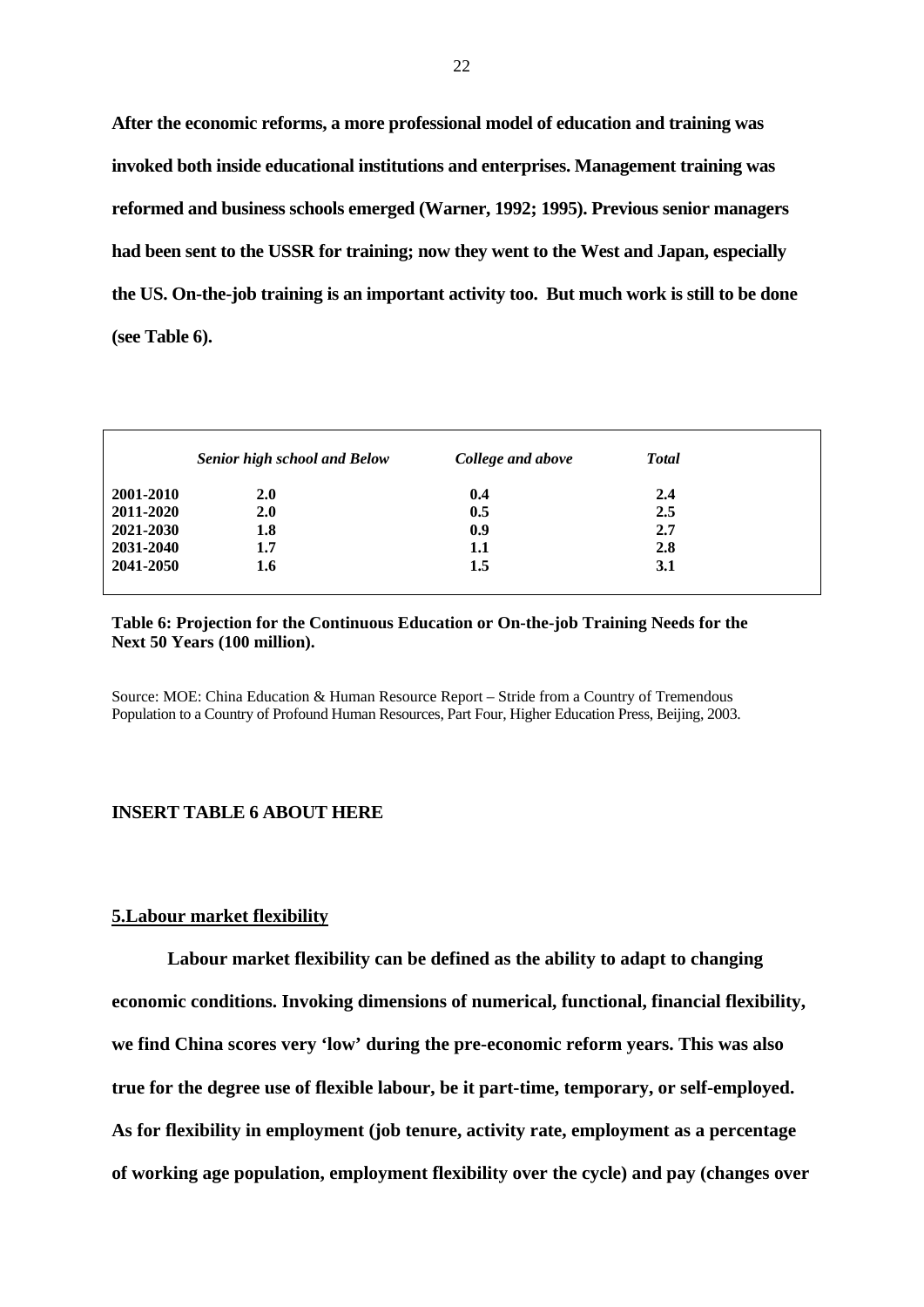**the cycle), this was also the case in the command economy. Much was to change after 1978.** 

**Under** *Deng***'s reforms, a more flexible labour market evolved (see Figure 1). Flexibility increased as the state sector shrank; as Zhang (1984) put it: 'The influx of the migrants, the mass layoff of SOE workers, and competition from the private sector as well as from foreign and joint ventures will definitely improve the flexibility of the labour market in China. But from current studies, it is hard to quantify the contribution of the ruralurban migration to labour market flexibility' (1984:11).** 

.**In the 1980s, flexibility was** *low***, in the interim stage in the 1990s it was** *medium* **and in the 2000s in the emerging mature stage it was** *high,* **albeit in a relative sense. Factormarkets are now** *de rigueur* **in the PRC, light years ahead compared with the command economy experience (see Zhao, 2004). Migration from the countryside continues unabated; the residential permit (***hukou)* **has been reformed; wage differentials are standard and so on. But a number of caveats may be raised, as follows: 'The main consensus of economists is that the labour market in China is still segregated. There are different kinds of segregation, including segregation of the urban-rural labour market, segregation within the urban and within the rural labour market, segregation between the migrant and nonmigrant population and segregation within the migration population. The labour market in the formal sector is more regulated, and the labour market in the informal sector is more developed' (1984:11).** 

**The private sector has proved more flexible (Zeng, 2005). China's SMEs, located mostly in urban areas, are an important source of job creation due to their flexibility.**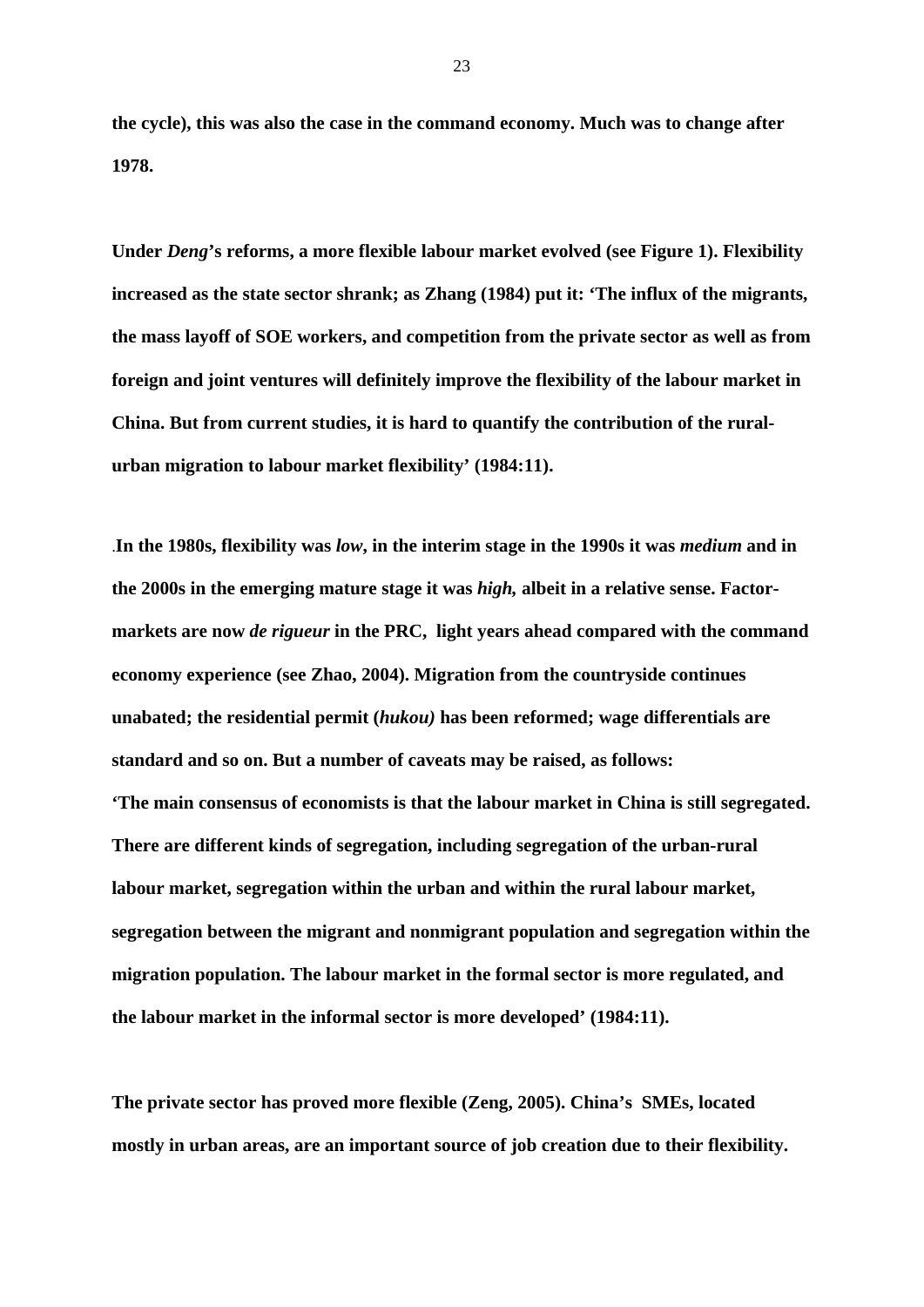**The tertiary sector has been a boon to helping alleviate unemployment. Indeed: 'The reform of the** *hukou* **system and land use rights, more flexible employment policies, establishing of social safety net and development of affordable housing market, would effectively facilitate the labour mobility and enterprise efficiency.'(2005:28).** 

#### **6.Future trends and developments**

**China had already evolved the doctrine of the 'harmonious society' before the current economic downturn (see Warner, 2008a and b). The Party's response has already been to extend public infra-structure projects and promise universal welfare coverage particularly in the field of health-care. This step has been part and parcel of a huge fiscal stimulus package of US\$586 billion. But it is not yet clear what the impact this will all have on labour-markets in the short-, let alone the medium-term.** 

**In the long-term, demographic changes will influence both the extent of the internal market as well as labour supply as one source has informed source pointed out: 'In a matter of one generation from now, China will experience the largest demographic transformation in human history. Three population waves - ageing, shrinking of the labour pool, and declining population - will sweep across the country... It is estimated that by 2010, the country's population of those over 60 years old will reach 174 million, accounting for 12.78% of the total. Furthermore, China's work-age population, 15-64, will reach its peak in 2020 to a total of 940 million. It will then decline and be overtaken by India.' (Asia Times Online, 2006).**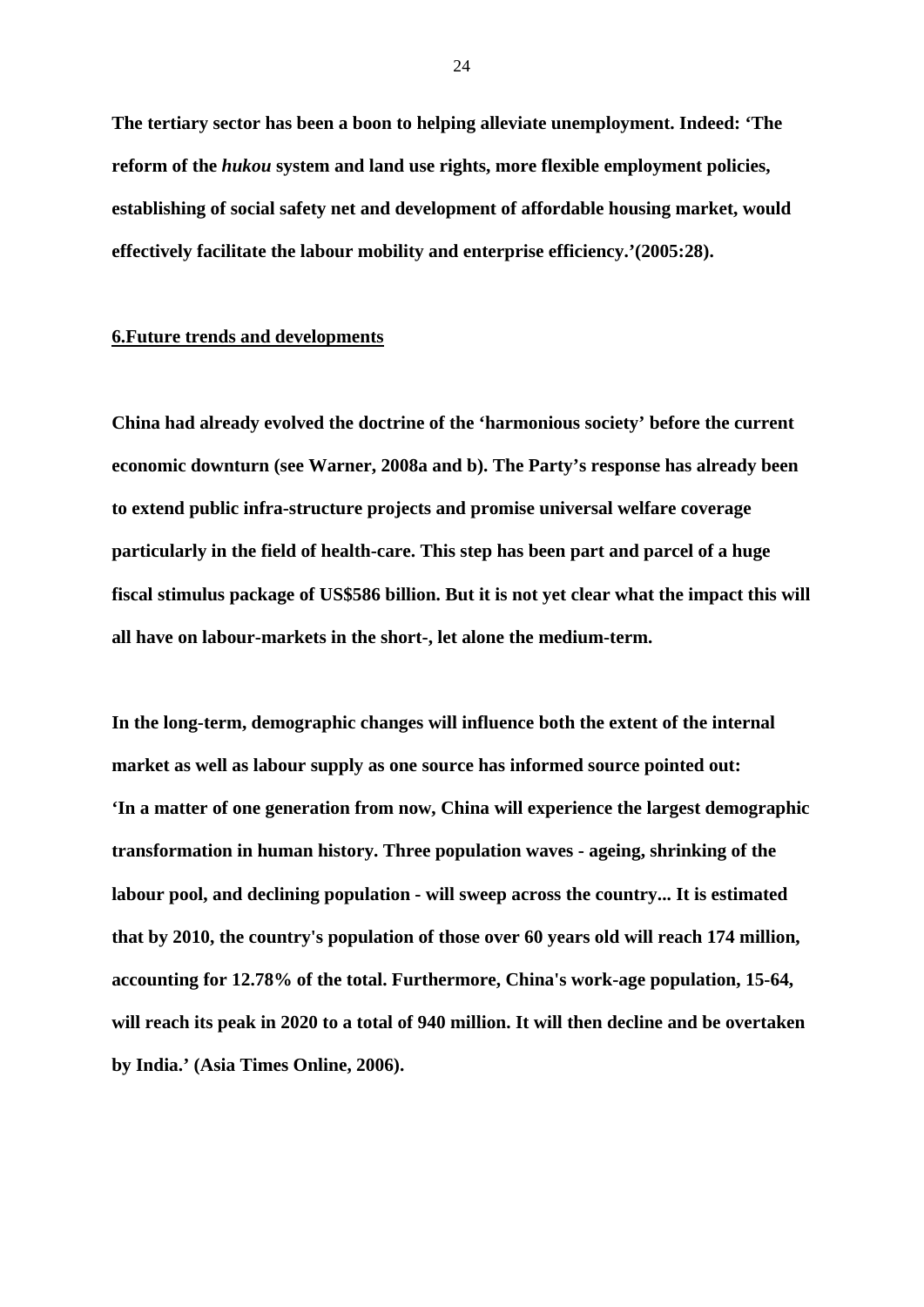**The major policy changes facing the Chinese government could range from 'systemic' regime-reform to 'incremental' pragmatic evolution. Full political liberalization has been spoken of but is the least likely of the policy shifts to be envisaged. A 'middle way' might be further, partial liberalization across a wide range of economic, political and social domains. A further dose of incremental change is the most likely possibility.** 

**Enthusiasts for globalization believe there is little reason to believe that the 'marketization' process will seriously regress in China's mixed economy and that a fully mature labour market will not eventually emerge in China. The forces shaping 'convergence' driven by globalization in general and WTO membership in particular will no doubt, they might argue, extend contemporary trends, albeit with the constraints of economic circumstance, residual ideological factors, political pressures and so on. On the other hand, nothing is certain (see Huang, 2008; Scissors, 2009) as we move into further economic turbulence.** 

#### **REFERENCES**

**Asia Times Online, (2006) 'China's Reverse Time Bomb',** *Asia Times Online***, 1 November, http: //www.atimes.com/atimes/China/HK01Ad01.html, [accessed 19 May 2009].** 

**Brooks, R. and Tao, R. (2003)** *China's Labour Market Performance and Challenges***, IMF Working Paper:1.**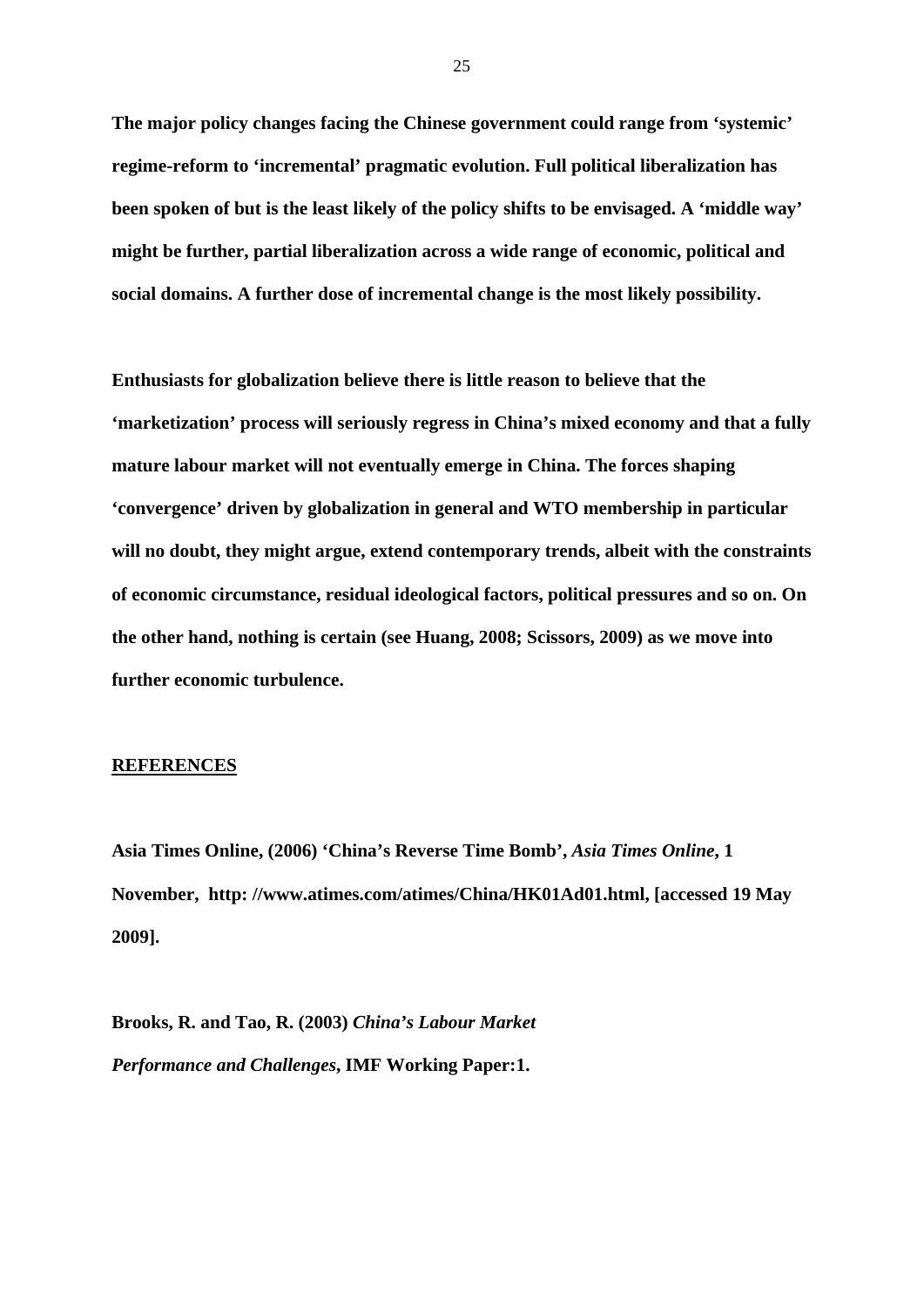**CEDA, (2009) China Enterprise Confederation(CEC\*)/China Enterprise Directors Association(CEDA), http://www.cec-ceda.org.cn/english\_version/ [accessed 20 May, 2009).**

**Child, J., (1994)** *Management in China during the Era of Reform***, Cambridge: Cambridge University Press.** 

**China Daily, (2008) 'Bridge urban-rural gap to steady labour market',** *China Daily***, 12 June 2008; http://www.chinadaily.cn/opinion/2008-06/12/content\_6754797.htm [accessed 12 May 2009).** 

**The Economist, (2008) 'Membership Required',** *The Economist***, 31 July 2008,** 

**http://www.economist.com/business/displaystory.cfm?story\_id=11848496 [accessed 1** 

**May 2009].** 

**Hishida, M., Kazuko, K., Ishii, T., and Qiao, J. (2009)** 

*China's Trade Unions - How Autonomous Are They?* **London and New York, NY: Routledge.**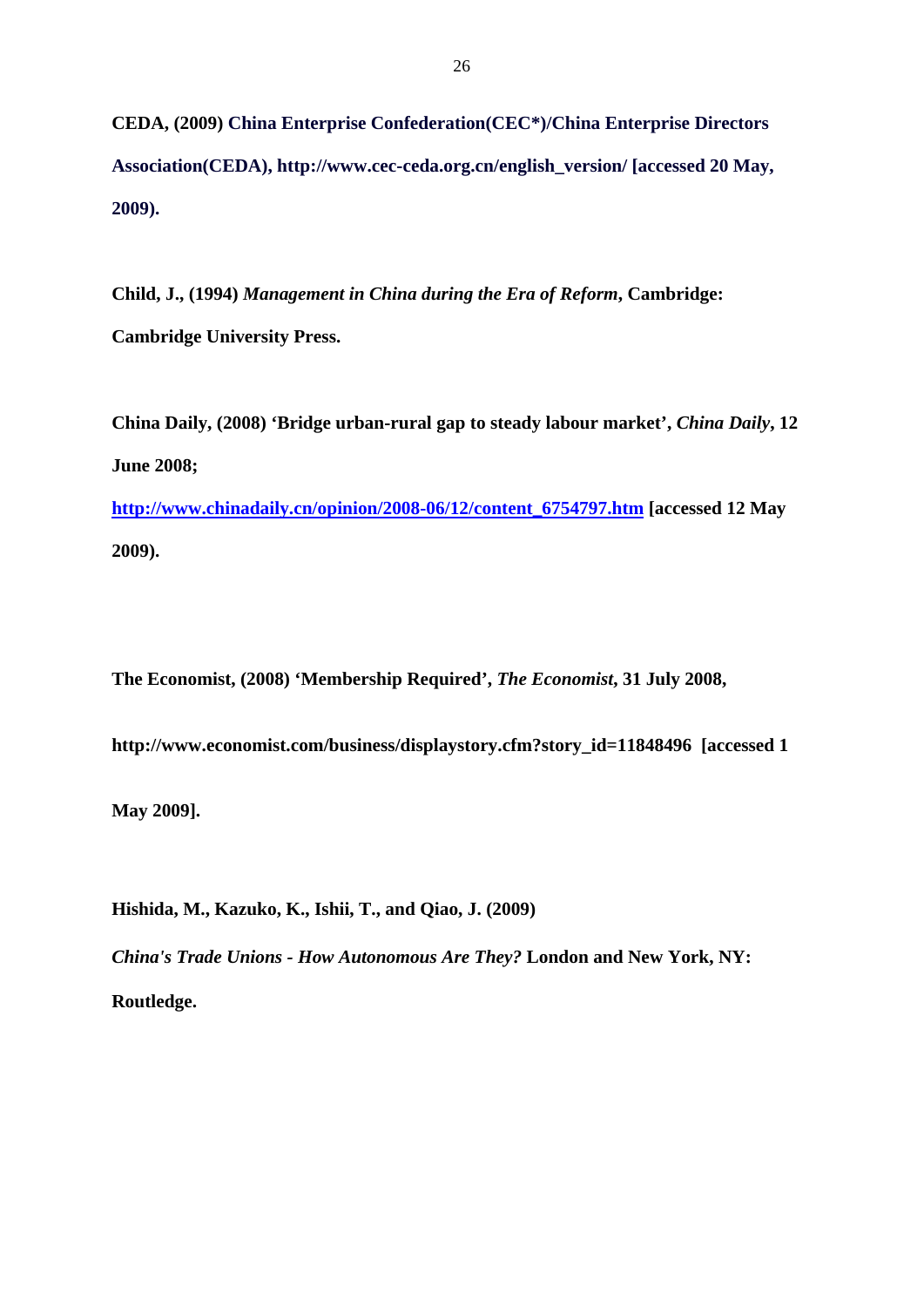**Garnaut, R., Song, L., Tenev, S., and Yao, Y (2005)** *China's Ownership Transformation***,** 

**Washington, DC: IFC.** 

**Huang, Y. (2008)** *Capitalism with Chinese Characteristics:* 

*Entrepreneurship and the State***, Cambridge: Cambridge University Press.** 

**Lee, G.O.M., and Warner, M. (2006***)* **[Eds.],** *Unemployment in China:* 

*Economy, Human Resources and Labour Markets***, London and New York, NY: Routledge.** 

**Maddison, A., (1991)** *Dynamic Forces in Capitalist Development***, Oxford: Oxford University Press.** 

**Marshall, G. (1998) 'Labour-Market Segmentation.' [in ]** *A Dictionary of Sociology.* **1998.** *Encyclopedia.com.***; http://www.encyclopedia.com/doc/1O88-labour marketsegmentation.html [accessed 19 May, 2009).**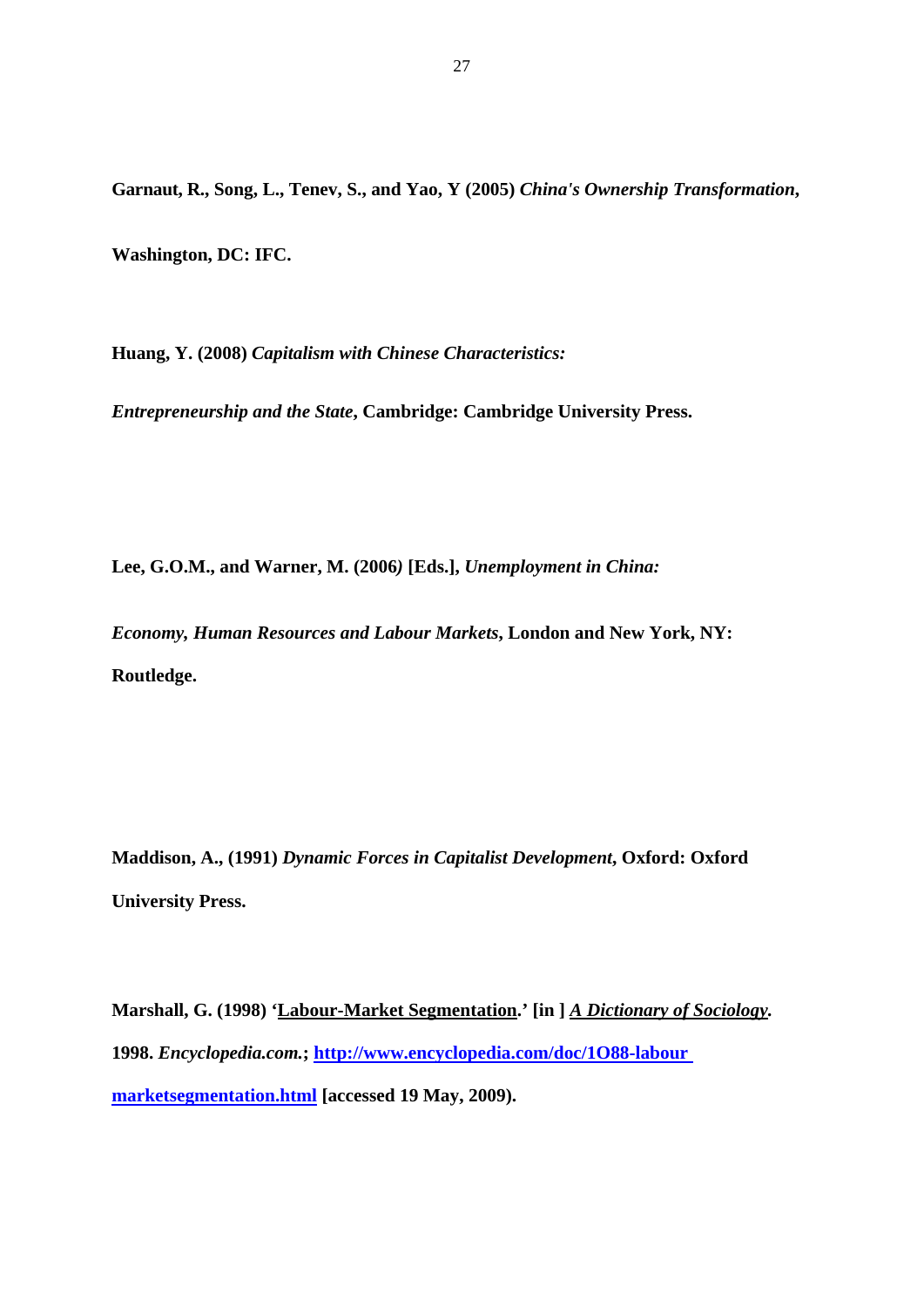**Ng, S.H. and Warner, M. (1998)** *China's Trade Unions and Management***. Basingstoke: Macmillan and New York, NY: St Martins Press.** 

**People's Daily, 25 December 2008:1** 

**Pye, L. (1990) China: Erratic State, Frustrated Society** 

*Foreign Affairs***, 69, 62-71.** 

**Ronan, C. A.** *The Shorter Science and Civilisation in China.* **Cambridge: Cambridge University Press, 1978-1995, 5 volumes.** 

**Scissors, D. (2009) 'Deng Undone: The Costs of Halting Market Reform in China',**  *Foreign Affairs***, May/June, 88, 3.** 

**Spence, J. (1969)** *To Change China***:** *Western Advisors in China, 1620-1960***. Boston: Little, Brown.** 

**Warner, M. (1992)** *How Chinese Managers Learn***, Basingstoke: Macmillan and New York, NY: St Martin's Press.**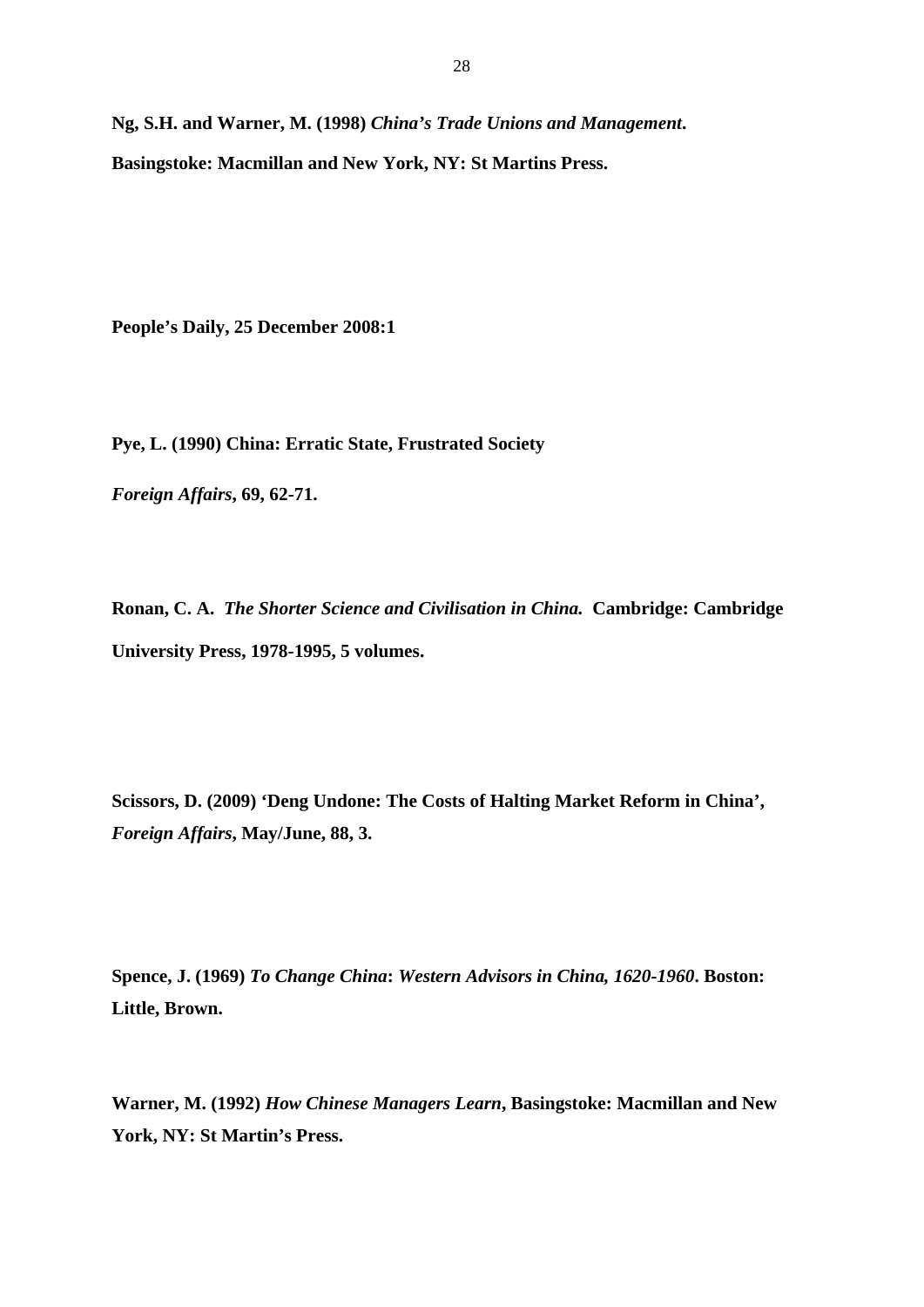**Warner, M. (1995)** *The Management of Human Resources in Chinese Industry***. Basingstoke: Macmillan and New York, NY: St Martin's Press.** 

**Warner, M. [Ed.] (2005)** *Human Resource Management in China Revisited***, London and New York, NY: Routledge***.* 

**Warner, M. (2008a) 'Reassessing human resource management 'with Chinese characteristics': an overview.'** *International Journal of Human Resource Management***, 19, 771-801.** 

**Warner, M. (2008b) 'Trade Unions in China: Towards the Harmonious Society', in [eds.] J. Benson and Y. Zhu,** *Trade Unions in Asia***, London and New York, NY: Routledge.** 

**Warner, M. [Ed.] (2009)** *Human Resource Management 'with Chinese Characteristics'***, London and New York, NY: Routledge.** 

**Warner M., Edwards, V., Polansky, G., Pucko, D. and Zhu, Y., (2005)** *Management in Transitional Economies: From the Berlin Wall to the Great Wall of China***. London and New York, NY: Routledge-Curzon.**